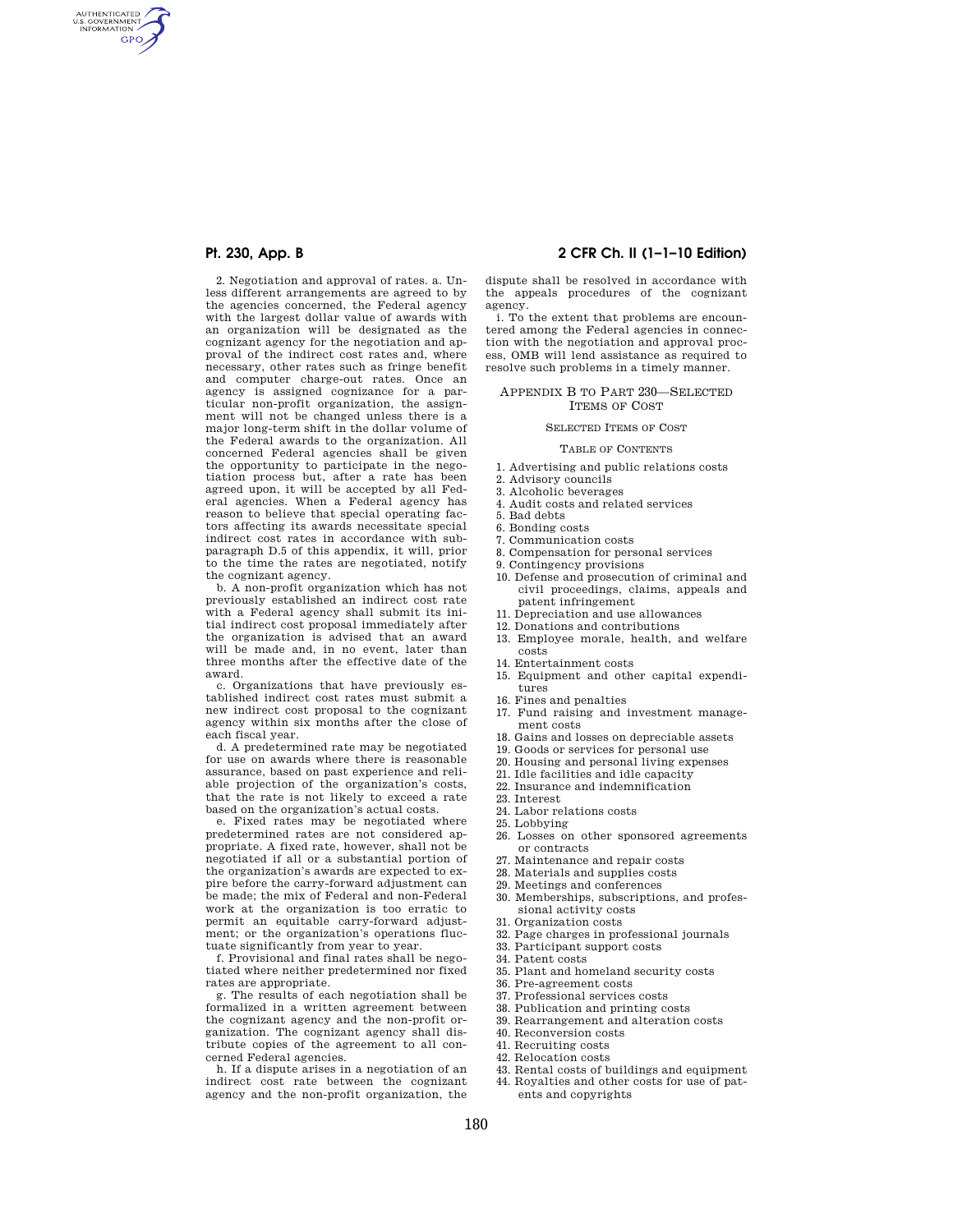45. Selling and marketing

46. Specialized service facilities

47. Taxes

- 48. Termination costs applicable to sponsored agreements
- 49. Training costs
- 50. Transportation costs

51. Travel costs

52. Trustees

### APPENDIX B TO PART 230—SELECTED ITEMS OF **COST**

Paragraphs 1 through 52 of this appendix provide principles to be applied in establishing the allowability of certain items of cost. These principles apply whether a cost is treated as direct or indirect. Failure to mention a particular item of cost is not intended to imply that it is unallowable; rather, determination as to allowability in each case should be based on the treatment or principles provided for similar or related items of cost.

1. Advertising and public relations costs. a. The term advertising costs means the costs of advertising media and corollary administrative costs. Advertising media include magazines, newspapers, radio and television, direct mail, exhibits, electronic or computer transmittals, and the like.

b. The term public relations includes community relations and means those activities dedicated to maintaining the image of the non-profit organization or maintaining or promoting understanding and favorable relations with the community or public at large or any segment of the public.

c. The only allowable advertising costs are those which are solely for:

(1) The recruitment of personnel required for the performance by the non-profit organization of obligations arising under a Federal award (See also paragraph 41, Recruiting costs, and paragraph 42, Relocation costs, of this appendix);

(2) The procurement of goods and services for the performance of a Federal award;

(3) The disposal of scrap or surplus materials acquired in the performance of a Federal award except when non-profit organizations are reimbursed for disposal costs at a predetermined amount; or

(4) Other specific purposes necessary to meet the requirements of the Federal award. d. The only allowable public relations costs

are: (1) Costs specifically required by the Federal award;

(2) Costs of communicating with the public and press pertaining to specific activities or accomplishments which result from performance of Federal awards (these costs are considered necessary as part of the outreach effort for the Federal award); or

(3) Costs of conducting general liaison with news media and government public relations officers, to the extent that such activities

are limited to communication and liaison necessary keep the public informed on matters of public concern, such as notices of Federal contract/grant awards, financial matters, etc.

e. Costs identified in subparagraphs c and d if incurred for more than one Federal award or for both sponsored work and other work of the non-profit organization, are allowable to the extent that the principles in Appendix A to this part, paragraphs B. (''Direct Costs'') and C. (''Indirect Costs'') are observed.

f. Unallowable advertising and public relations costs include the following:

(1) All advertising and public relations costs other than as specified in subparagraphs c, d, and e;

(2) Costs of meetings, conventions, convocations, or other events related to other activities of the non-profit organization, including:

(a) Costs of displays, demonstrations, and exhibits;

(b) Costs of meeting rooms, hospitality suites, and other special facilities used in conjunction with shows and other special events; and

(c) Salaries and wages of employees engaged in setting up and displaying exhibits, making demonstrations, and providing briefings;

(3) Costs of promotional items and memorabilia, including models, gifts, and souvenirs;

(4) Costs of advertising and public relations designed solely to promote the non-profit organization.

2. Advisory Councils. Costs incurred by advisory councils or committees are allowable as a direct cost where authorized by the Federal awarding agency or as an indirect cost where allocable to Federal awards.

3. Alcoholic beverages. Costs of alcoholic beverages are unallowable.

4. Audit costs and related services. a. The costs of audits required by, and performed in accordance with, the Single Audit Act, as implemented by Circular A–133, ''Audits of States, Local Governments, and Non-Profit Organizations'' are allowable. Also see 31 U.S.C. 7505(b) and section 230 (''Audit Costs'') of Circular A–133.

b. Other audit costs are allowable if included in an indirect cost rate proposal, or if specifically approved by the awarding agency as a direct cost to an award.

c. The cost of agreed-upon procedures engagements to monitor subrecipients who are exempted from A–133 under section 200(d) are allowable, subject to the conditions listed in A–133, section 230 (b)(2).

5. Bad debts. Bad debts, including losses (whether actual or estimated) arising from uncollectable accounts and other claims, related collection costs, and related legal costs, are unallowable.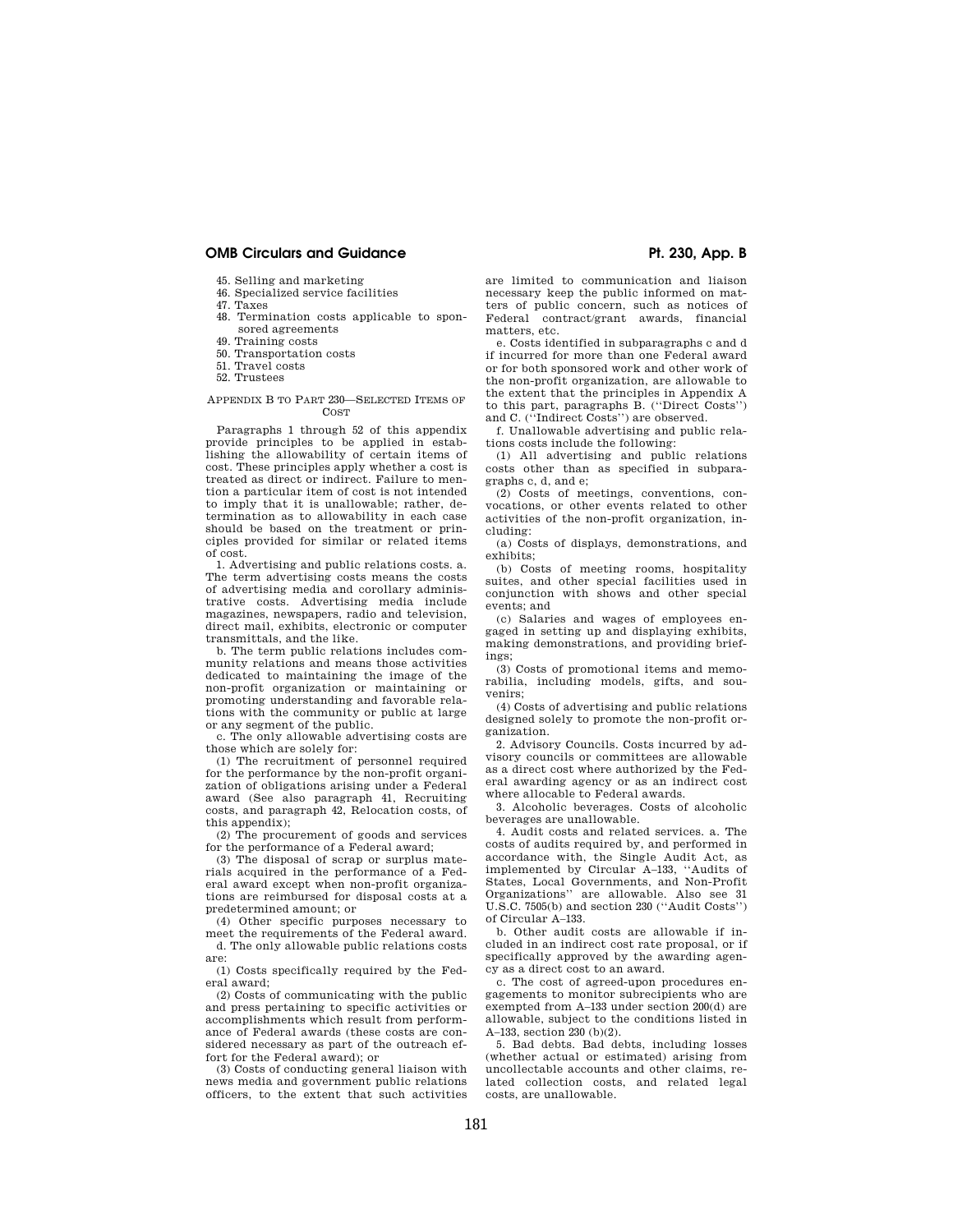6. Bonding costs. a. Bonding costs arise when the Federal Government requires assurance against financial loss to itself or others by reason of the act or default of the non-profit organization. They arise also in instances where the non-profit organization requires similar assurance. Included are such bonds as bid, performance, payment, advance payment, infringement, and fidelity bonds.

b. Costs of bonding required pursuant to the terms of the award are allowable.

c. Costs of bonding required by the nonprofit organization in the general conduct of its operations are allowable to the extent that such bonding is in accordance with sound business practice and the rates and premiums are reasonable under the circumstances.

7. Communication costs. Costs incurred for telephone services, local and long distance telephone calls, telegrams, postage, messenger, electronic or computer transmittal services and the like are allowable.

8. Compensation for personal services. a. Definition. Compensation for personal services includes all compensation paid currently or accrued by the organization for services of employees rendered during the period of the award (except as otherwise provided in subparagraph 8.h of this appendix). It includes, but is not limited to, salaries, wages, director's and executive committee member's fees, incentive awards, fringe benefits, pension plan costs, allowances for offsite pay, incentive pay, location allowances, hardship pay, and cost of living differentials.

b. Allowability. Except as otherwise specifically provided in this paragraph, the costs of such compensation are allowable to the extent that:

(1) Total compensation to individual employees is reasonable for the services rendered and conforms to the established policy of the organization consistently applied to both Federal and non-Federal activities; and

(2) Charges to awards whether treated as direct or indirect costs are determined and supported as required in this paragraph.

c. Reasonableness. (1) When the organization is predominantly engaged in activities other than those sponsored by the Federal Government, compensation for employees on federally-sponsored work will be considered reasonable to the extent that it is consistent with that paid for similar work in the organization's other activities.

(2) When the organization is predominantly engaged in federally-sponsored activities and in cases where the kind of employees required for the Federal activities are not found in the organization's other activities, compensation for employees on federallysponsored work will be considered reasonable to the extent that it is comparable to that paid for similar work in the labor markets in which the organization competes for the kind of employees involved.

## **Pt. 230, App. B 2 CFR Ch. II (1–1–10 Edition)**

d. Special considerations in determining allowability. Certain conditions require special consideration and possible limitations in determining costs under Federal awards where amounts or types of compensation appear unreasonable. Among such conditions are the following:

(1) Compensation to members of non-profit organizations, trustees, directors, associates, officers, or the immediate families thereof. Determination should be made that such compensation is reasonable for the actual personal services rendered rather than a distribution of earnings in excess of costs.

(2) Any change in an organization's compensation policy resulting in a substantial increase in the organization's level of compensation, particularly when it was concurrent with an increase in the ratio of Federal awards to other activities of the organization or any change in the treatment of allowability of specific types of compensation due to changes in Federal policy.

e. Unallowable costs. Costs which are unallowable under other paragraphs of this appendix shall not be allowable under this paragraph solely on the basis that they constitute personal compensation.

f. Overtime, extra-pay shift, and multishift premiums. Premiums for overtime, extra-pay shifts, and multi-shift work are allowable only with the prior approval of the awarding agency except:

(1) When necessary to cope with emergencies, such as those resulting from accidents, natural disasters, breakdowns of equipment, or occasional operational bottlenecks of a sporadic nature.

(2) When employees are performing indirect functions, such as administration, maintenance, or accounting.

(3) In the performance of tests, laboratory procedures, or other similar operations which are continuous in nature and cannot reasonably be interrupted or otherwise completed.

(4) When lower overall cost to the Federal Government will result.

g. Fringe benefits. (1) Fringe benefits in the form of regular compensation paid to employees during periods of authorized absences from the job, such as vacation leave, sick leave, military leave, and the like, are allowable, provided such costs are absorbed by all organization activities in proportion to the relative amount of time or effort actually devoted to each.

(2) Fringe benefits in the form of employer contributions or expenses for social security, employee insurance, workmen's compensation insurance, pension plan costs (see subparagraph 8.h of this appendix), and the like, are allowable, provided such benefits are granted in accordance with established written organization policies. Such benefits whether treated as indirect costs or as direct costs, shall be distributed to particular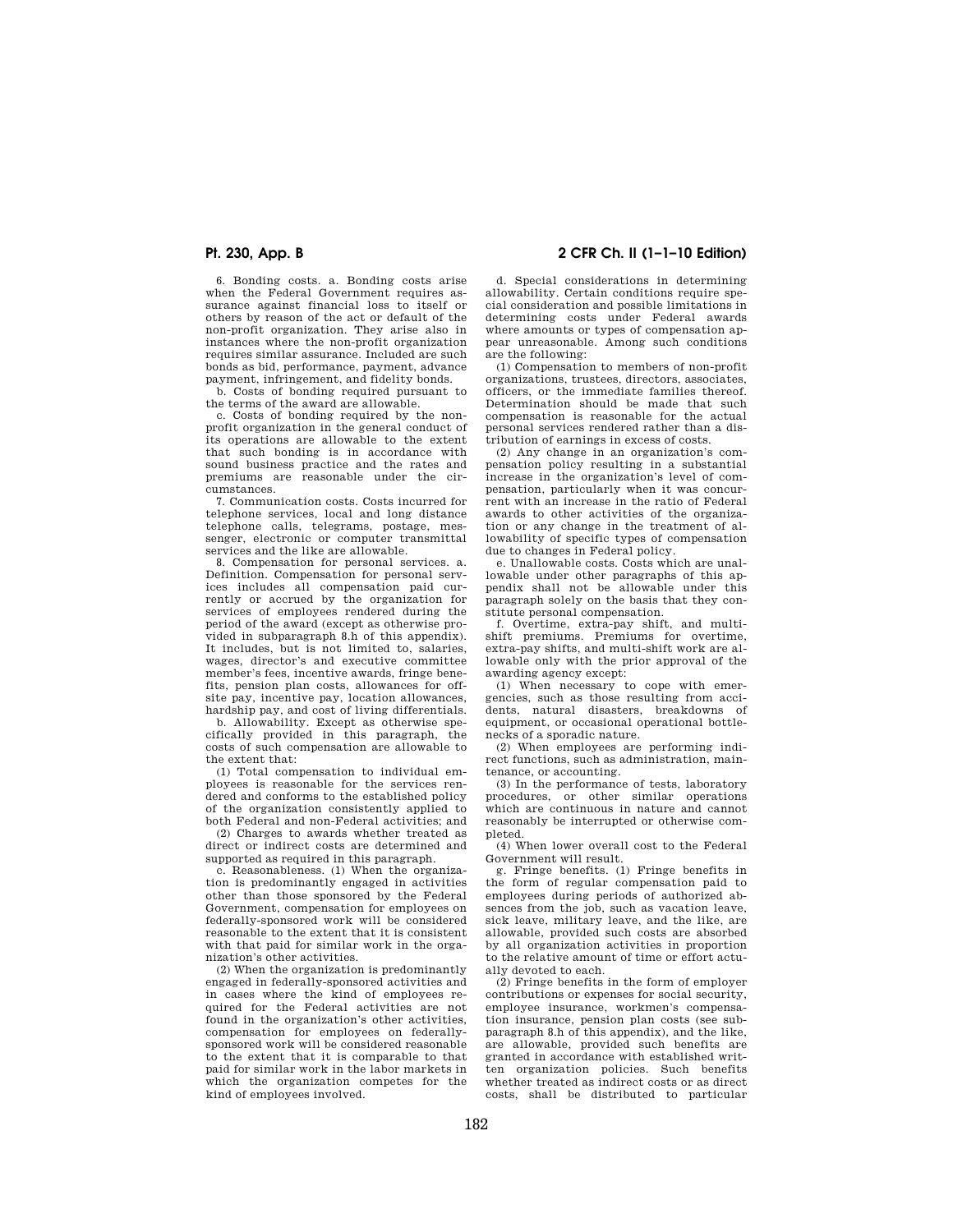### OMB Circulars and Guidance **Primary 2006 Pt. 230, App. B**

awards and other activities in a manner consistent with the pattern of benefits accruing to the individuals or group of employees whose salaries and wages are chargeable to such awards and other activities.

(3)(a) Provisions for a reserve under a selfinsurance program for unemployment compensation or workers' compensation are allowable to the extent that the provisions represent reasonable estimates of the liabilities for such compensation, and the types of coverage, extent of coverage, and rates and premiums would have been allowable had insurance been purchased to cover the risks. However, provisions for self-insured liabilities which do not become payable for more than one year after the provision is made shall not exceed the present value of the liability.

(b) Where an organization follows a consistent policy of expensing actual payments to, or on behalf of, employees or former employees for unemployment compensation or workers' compensation, such payments are allowable in the year of payment with the prior approval of the awarding agency, provided they are allocated to all activities of the organization.

(4) Costs of insurance on the lives of trustees, officers, or other employees holding positions of similar responsibility are allowable only to the extent that the insurance represents additional compensation. The costs of such insurance when the organization is named as beneficiary are unallowable.

h. Organization-furnished automobiles. That portion of the cost of organization-furnished automobiles that relates to personal use by employees (including transportation to and from work) is unallowable as fringe benefit or indirect costs regardless of whether the cost is reported as taxable income to the employees. These costs are allowable as direct costs to sponsored award when necessary for the performance of the sponsored award and approved by awarding agencies.

i. Pension plan costs. (1) Costs of the organization's pension plan which are incurred in accordance with the established policies of the organization are allowable, provided:

(a) Such policies meet the test of reasonableness;

(b) The methods of cost allocation are not discriminatory;

(c) The cost assigned to each fiscal year is determined in accordance with generally accepted accounting principles (GAAP), as prescribed in Accounting Principles Board Opinion No. 8 issued by the American Institute of Certified Public Accountants; and

(d) The costs assigned to a given fiscal year are funded for all plan participants within six months after the end of that year. However, increases to normal and past service pension costs caused by a delay in funding the actuarial liability beyond 30 days after

each quarter of the year to which such costs are assignable are unallowable.

(2) Pension plan termination insurance premiums paid pursuant to the Employee Retirement Income Security Act (ERISA) of 1974 (Pub. L. 93–406) are allowable. Late payment charges on such premiums are unallowable.

(3) Excise taxes on accumulated funding deficiencies and other penalties imposed under ERISA are unallowable.

j. Incentive compensation. Incentive compensation to employees based on cost reduction, or efficient performance, suggestion awards, safety awards, etc., are allowable to the extent that the overall compensation is determined to be reasonable and such costs are paid or accrued pursuant to an agreement entered into in good faith between the organization and the employees before the services were rendered, or pursuant to an established plan followed by the organization so consistently as to imply, in effect, an agreement to make such payment.

k. Severance pay. (1) Severance pay, also commonly referred to as dismissal wages, is a payment in addition to regular salaries and wages, by organizations to workers whose employment is being terminated. Costs of severance pay are allowable only to the extent that in each case, it is required by:

(a) Law

- (b) Employer-employee agreement
- (c) Established policy that constitutes, in effect, an implied agreement on the organization's part, or
- (d) Circumstances of the particular employment.

(2) Costs of severance payments are divided into two categories as follows:

(a) Actual normal turnover severance payments shall be allocated to all activities; or, where the organization provides for a reserve for normal severances, such method will be acceptable if the charge to current operations is reasonable in light of payments actually made for normal severances over a representative past period, and if amounts charged are allocated to all activities of the organization.

(b) Abnormal or mass severance pay is of such a conjectural nature that measurement of costs by means of an accrual will not achieve equity to both parties. Thus, accruals for this purpose are not allowable. However, the Federal Government recognizes its obligation to participate, to the extent of its fair share, in any specific payment. Thus, allowability will be considered on a case-bycase basis in the event or occurrence.

(c) Costs incurred in certain severance pay packages (commonly known as ''a golden parachute'' payment) which are in an amount in excess of the normal severance pay paid by the organization to an employee upon termination of employment and are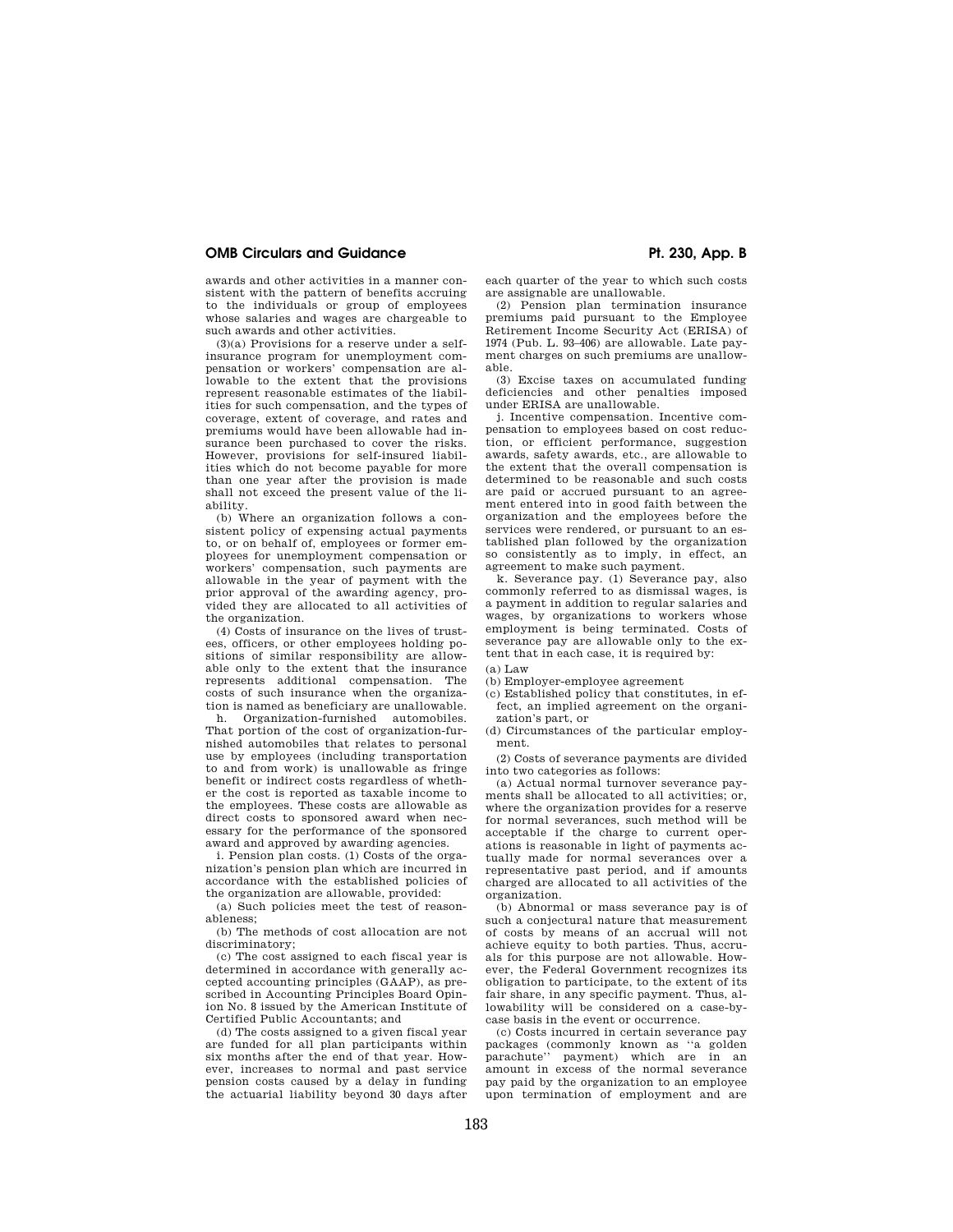paid to the employee contingent upon a change in management control over, or ownership of, the organization's assets are unallowable.

(d) Severance payments to foreign nationals employed by the organization outside the United States, to the extent that the amount exceeds the customary or prevailing practices for the organization in the United States are unallowable, unless they are necessary for the performance of Federal programs and approved by awarding agencies.

(e) Severance payments to foreign nationals employed by the organization outside the United States due to the termination of the foreign national as a result of the closing of, or curtailment of activities by, the organization in that country, are unallowable, unless they are necessary for the performance of Federal programs and approved by awarding agencies.

l. Training costs. See paragraph 49 of this appendix.

m. Support of salaries and wages.

(1) Charges to awards for salaries and wages, whether treated as direct costs or indirect costs, will be based on documented payrolls approved by a responsible official(s) of the organization. The distribution of salaries and wages to awards must be supported by personnel activity reports, as prescribed in subparagraph 8.m.(2) of this appendix, except when a substitute system has been approved in writing by the cognizant agency. (See subparagraph E.2 of Appendix A to this part.)

(2) Reports reflecting the distribution of activity of each employee must be maintained for all staff members (professionals and nonprofessionals) whose compensation is charged, in whole or in part, directly to awards. In addition, in order to support the allocation of indirect costs, such reports must also be maintained for other employees whose work involves two or more functions or activities if a distribution of their compensation between such functions or activities is needed in the determination of the organization's indirect cost rate(s) (*e.g.*, an employee engaged part-time in indirect cost activities and part-time in a direct function). Reports maintained by non-profit organizations to satisfy these requirements must meet the following standards:

(a) The reports must reflect an after-thefact determination of the actual activity of each employee. Budget estimates (*i.e.*, estimates determined before the services are performed) do not qualify as support for charges to awards.

(b) Each report must account for the total activity for which employees are compensated and which is required in fulfillment of their obligations to the organization.

(c) The reports must be signed by the individual employee, or by a responsible supervisory official having first hand knowledge

**Pt. 230, App. B 2 CFR Ch. II (1–1–10 Edition)** 

of the activities performed by the employee, that the distribution of activity represents a reasonable estimate of the actual work performed by the employee during the periods covered by the reports.

(d) The reports must be prepared at least monthly and must coincide with one or more pay periods.

(3) Charges for the salaries and wages of nonprofessional employees, in addition to the supporting documentation described in subparagraphs (1) and (2), must also be supported by records indicating the total number of hours worked each day maintained in conformance with Department of Labor regulations implementing the Fair Labor Standards Act (FLSA) (29 CFR part 516). For this purpose, the term ''nonprofessional employee'' shall have the same meaning as ''nonexempt employee,'' under FLSA.

(4) Salaries and wages of employees used in meeting cost sharing or matching requirements on awards must be supported in the same manner as salaries and wages claimed for reimbursement from awarding agencies.

9. Contingency provisions. Contributions to a contingency reserve or any similar provision made for events the occurrence of which cannot be foretold with certainty as to time, intensity, or with an assurance of their happening, are unallowable. The term ''contingency reserve'' excludes self-insurance reserves (see Appendix B to this part, paragraphs 8.g.(3) and 22.a(2)(d)); pension funds (see paragraph 8.i): and reserves for normal severance pay (see paragraph 8.k.)

10. Defense and prosecution of criminal and civil proceedings, claims, appeals and patent infringement.

a. Definitions. (1) Conviction, as used herein, means a judgment or a conviction of a criminal offense by any court of competent jurisdiction, whether entered upon as a verdict or a plea, including a conviction due to a plea of nolo contendere.

(2) Costs include, but are not limited to, administrative and clerical expenses; the cost of legal services, whether performed by in-house or private counsel; and the costs of the services of accountants, consultants, or others retained by the organization to assist it; costs of employees, officers and trustees, and any similar costs incurred before, during, and after commencement of a judicial or administrative proceeding that bears a direct relationship to the proceedings.

(3) Fraud, as used herein, means acts of fraud corruption or attempts to defraud the Federal Government or to corrupt its agents, acts that constitute a cause for debarment or suspension (as specified in agency regulations), and acts which violate the False Claims Act, 31 U.S.C., sections 3729–3731, or the Anti-Kickback Act, 41 U.S.C., sections 51 and 54.

(4) Penalty does not include restitution, reimbursement, or compensatory damages.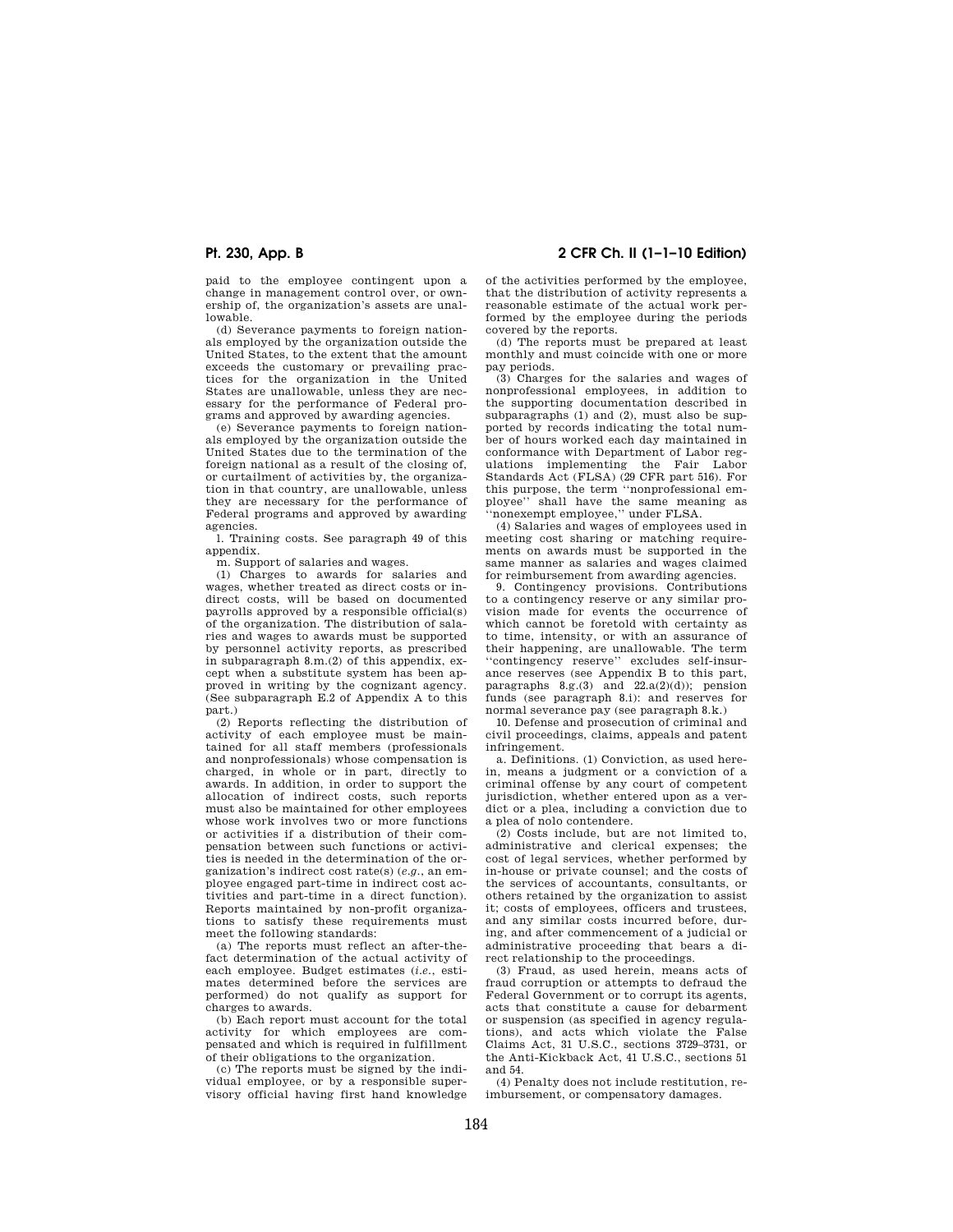(5) Proceeding includes an investigation.

b. (1) Except as otherwise described herein, costs incurred in connection with any criminal, civil or administrative proceeding (including filing of a false certification) commenced by the Federal Government, or a State, local or foreign government, are not allowable if the proceeding: Relates to a violation of, or failure to comply with, a Federal, State, local or foreign statute or regulation by the organization (including its agents and employees), and results in any of the following dispositions:

(a) In a criminal proceeding, a conviction. (b) In a civil or administrative proceeding involving an allegation of fraud or similar misconduct, a determination of organizational liability.

(c) In the case of any civil or administrative proceeding, the imposition of a monetary penalty.

(d) A final decision by an appropriate Federal official to debar or suspend the organization, to rescind or void an award, or to terminate an award for default by reason of a violation or failure to comply with a law or regulation.

(e) A disposition by consent or compromise, if the action could have resulted in any of the dispositions described in subparagraphs  $10.b.(1)(a)$ , (b), (c) or (d) of this appendix.

(2) If more than one proceeding involves the same alleged misconduct, the costs of all such proceedings shall be unallowable if any one of them results in one of the dispositions shown in subparagraph 10.b.(1) of this appendix.

c. If a proceeding referred to in subparagraph 10.b of this appendix is commenced by the Federal Government and is resolved by consent or compromise pursuant to an agreement entered into by the organization and the Federal Government, then the costs incurred by the organization in connection with such proceedings that are otherwise not allowable under subparagraph 10.b of this appendix may be allowed to the extent specifically provided in such agreement.

d. If a proceeding referred to in subparagraph 10.b of this appendix is commenced by a State, local or foreign government, the authorized Federal official may allow the costs incurred by the organization for such proceedings, if such authorized official determines that the costs were incurred as a result of a specific term or condition of a federally-sponsored award, or specific written direction of an authorized official of the sponsoring agency.

e. Costs incurred in connection with proceedings described in subparagraph 10.b of this appendix, but which are not made unallowable by that subparagraph, may be allowed by the Federal Government, but only to the extent that:

(1) The costs are reasonable in relation to the activities required to deal with the proceeding and the underlying cause of action;

(2) Payment of the costs incurred, as allowable and allocable costs, is not prohibited by any other provision(s) of the sponsored award;

(3) The costs are not otherwise recovered from the Federal Government or a third party, either directly as a result of the proceeding or otherwise; and,

(4) The percentage of costs allowed does not exceed the percentage determined by an authorized Federal official to be appropriate, considering the complexity of the litigation, generally accepted principles governing the award of legal fees in civil actions involving the United States as a party, and such other factors as may be appropriate. Such percentage shall not exceed 80 percent. However, if an agreement reached under subparagraph 10.c of this appendix has explicitly considered this 80 percent limitation and permitted a higher percentage, then the full amount of costs resulting from that agreement shall be allowable.

f. Costs incurred by the organization in connection with the defense of suits brought by its employees or ex-employees under section 2 of the Major Fraud Act of 1988 (Pub. L. 100–700), including the cost of all relief necessary to make such employee whole, where the organization was found liable or settled, are unallowable.

g. Costs of legal, accounting, and consultant services, and related costs, incurred in connection with defense against Federal Government claims or appeals, antitrust suits, or the prosecution of claims or appeals against the Federal Government, are unallowable.

h. Costs of legal, accounting, and consultant services, and related costs, incurred in connection with patent infringement litigation, are unallowable unless otherwise provided for in the sponsored awards.

i. Costs which may be unallowable under this paragraph, including directly associated costs, shall be segregated and accounted for by the organization separately. During the pendency of any proceeding covered by subparagraphs 10.b and f of this appendix, the Federal Government shall generally withhold payment of such costs. However, if in the best interests of the Federal Government, the Federal Government may provide for conditional payment upon provision of adequate security, or other adequate assurance, and agreements by the organization to repay all unallowable costs, plus interest, if the costs are subsequently determined to be unallowable.

11. Depreciation and use allowances. a. Compensation for the use of buildings, other capital improvements, and equipment on hand may be made through use allowance or depreciation. However, except as provided in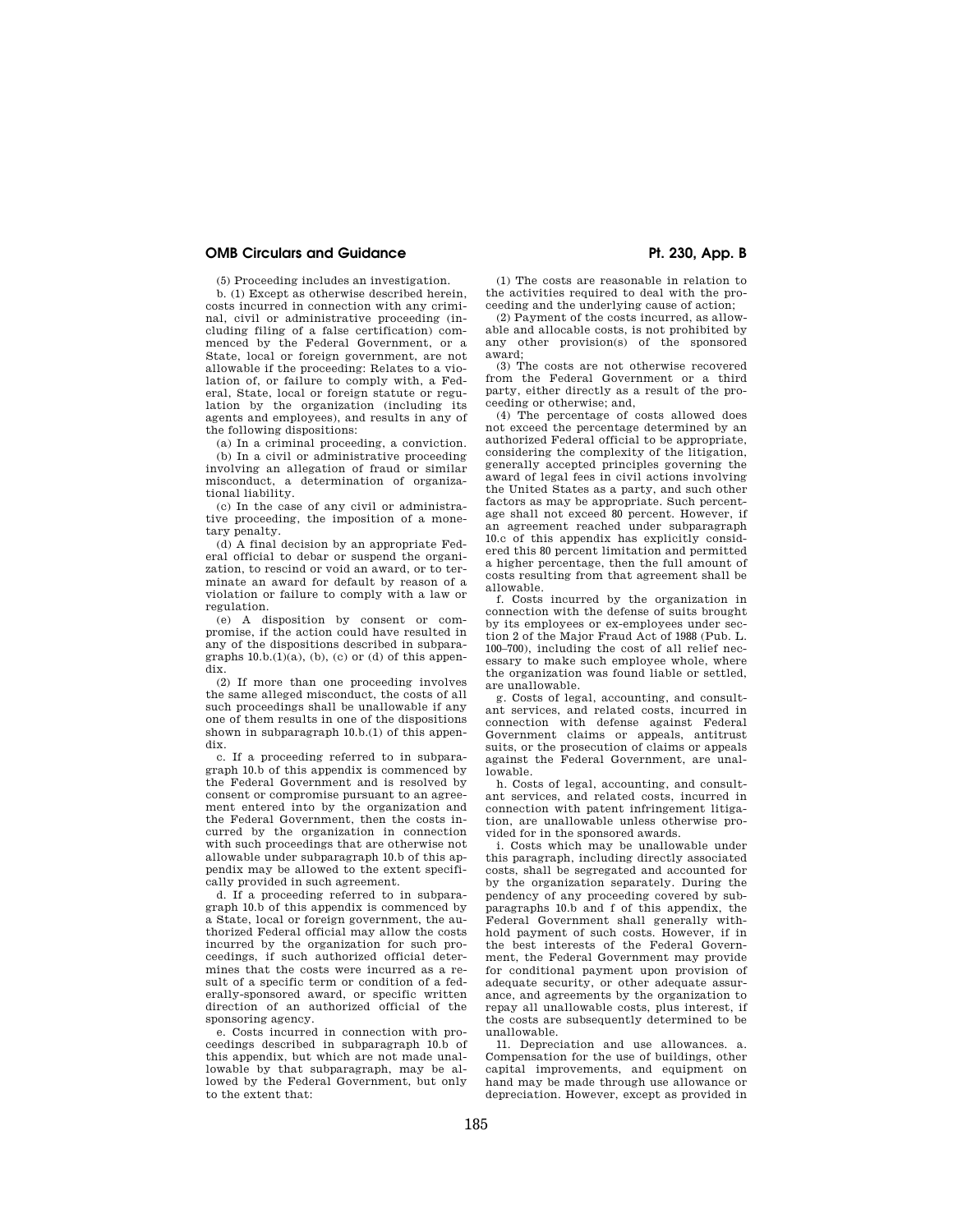paragraph 11.f of this appendix, a combination of the two methods may not be used in connection with a single class of fixed assets (*e.g.*, buildings, office equipment, computer equipment, etc.).

b. The computation of use allowances or depreciation shall be based on the acquisition cost of the assets involved. The acquisition cost of an asset donated to the non-profit organization by a third party shall be its fair market value at the time of the donation.

c. The computation of use allowances or depreciation will exclude:

(1) The cost of land;

(2) Any portion of the cost of buildings and equipment borne by or donated by the Federal Government irrespective of where title was originally vested or where it presently resides; and

(3) Any portion of the cost of buildings and equipment contributed by or for the nonprofit organization in satisfaction of a statutory matching requirement.

d. General criteria where depreciation method is followed:

(1) The period of useful service (useful life) established in each case for usable capital assets must take into consideration such factors as type of construction, nature of the equipment used, technological developments in the particular program area, and the renewal and replacement policies followed for the individual items or classes of assets involved. The method of depreciation used to assign the cost of an asset (or group of assets) to accounting periods shall reflect the pattern of consumption of the asset during its useful life.

(2) In the absence of clear evidence indicating that the expected consumption of the asset will be significantly greater or lesser in the early portions of its useful life than in the later portions, the straight-line method shall be presumed to be the appropriate method.

(3) Depreciation methods once used shall not be changed unless approved in advance by the cognizant Federal agency. When the depreciation method is introduced for application to assets previously subject to a use allowance, the combination of use allowances and depreciation applicable to such assets must not exceed the total acquisition cost of the assets.

e. When the depreciation method is used for buildings, a building's shell may be segregated from each building component (*e.g.*, plumbing system, heating, and air conditioning system, etc.) and each item depreciated over its estimated useful life; or the entire building  $(i.e.,$  the shell and all components) may be treated as a single asset and depreciated over a single useful life.

f. When the depreciation method is used for a particular class of assets, no depreciation may be allowed on any such assets that,

## **Pt. 230, App. B 2 CFR Ch. II (1–1–10 Edition)**

under subparagraph 11.d of this appendix, would be viewed as fully depreciated. However, a reasonable use allowance may be negotiated for such assets if warranted after taking into consideration the amount of depreciation previously charged to the Federal Government, the estimated useful life remaining at time of negotiation, the effect of any increased maintenance charges or decreased efficiency due to age, and any other factors pertinent to the utilization of the asset for the purpose contemplated.

g. Criteria where the use allowance method is followed:

(1) The use allowance for buildings and improvement (including land improvements, such as paved parking areas, fences, and sidewalks) will be computed at an annual rate not exceeding two percent of acquisition cost.

(2) The use allowance for equipment will be computed at an annual rate not exceeding six and two-thirds percent of acquisition cost. When the use allowance method is used for buildings, the entire building must be treated as a single asset; the building's components (*e.g.*, plumbing system, heating and air conditioning, etc.) cannot be segregated from the building's shell.

(3) The two percent limitation, however, need not be applied to equipment which is merely attached or fastened to the building but not permanently fixed to it and which is used as furnishings or decorations or for specialized purposes (*e.g.*, dentist chairs and dental treatment units, counters, laboratory benches bolted to the floor, dishwashers, modular furniture, carpeting, etc.). Such equipment will be considered as not being permanently fixed to the building if it can be removed without the need for costly or extensive alterations or repairs to the building or the equipment. Equipment that meets these criteria will be subject to the 62⁄3 percent equipment use allowance limitation.

h. Charges for use allowances or depreciation must be supported by adequate property records and physical inventories must be taken at least once every two years (a statistical sampling basis is acceptable) to ensure that assets exist and are usable and needed. When the depreciation method is followed, adequate depreciation records indicating the amount of depreciation taken each period must also be maintained.

12. Donations and contributions.

a. Contributions or donations rendered. Contributions or donations, including cash, property, and services, made by the organization, regardless of the recipient, are unallowable.

b. Donated services received:

(1) Donated or volunteer services may be furnished to an organization by professional and technical personnel, consultants, and other skilled and unskilled labor. The value of these services is not reimbursable either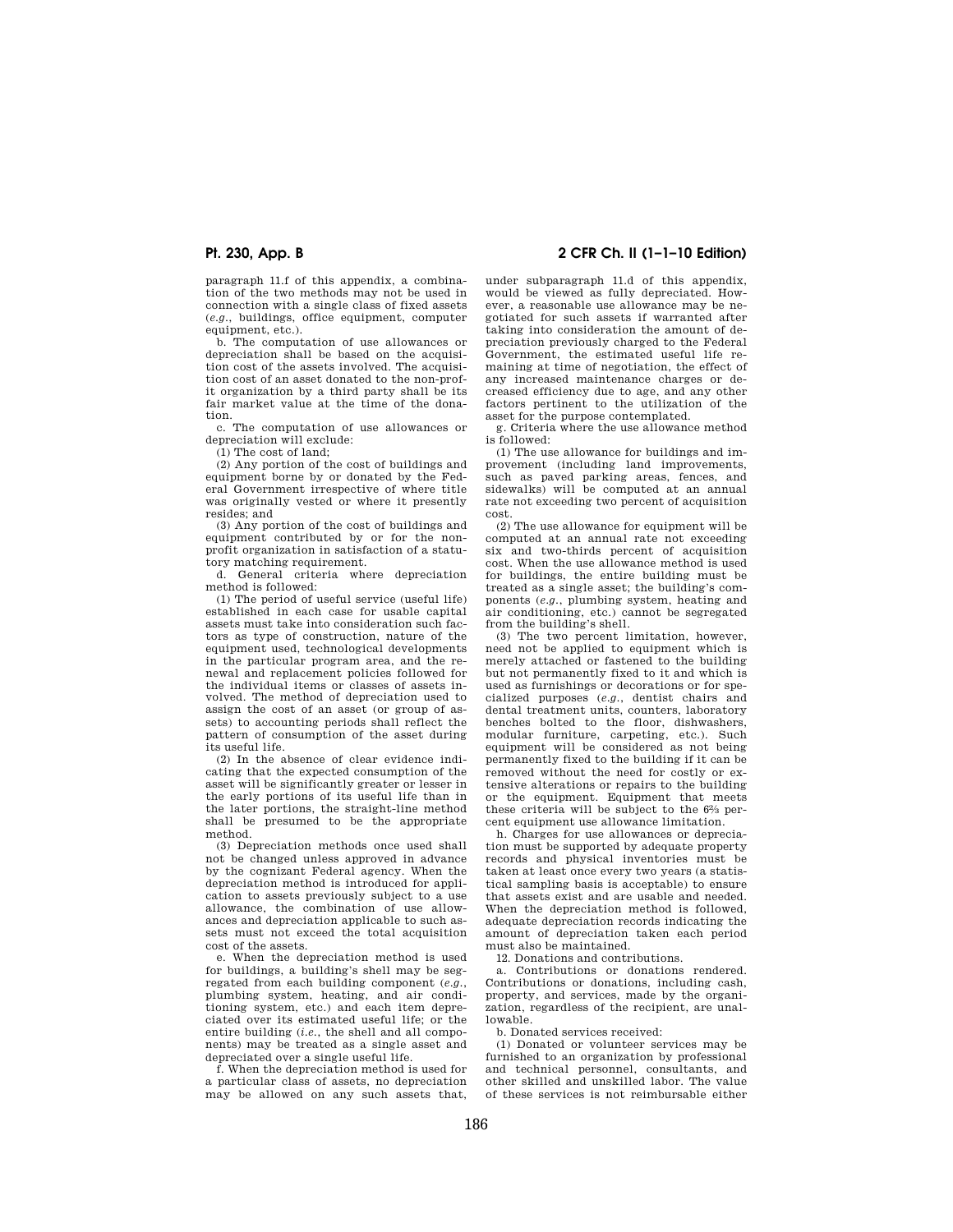as a direct or indirect cost. However, the value of donated services may be used to meet cost sharing or matching requirements in accordance with the Common Rule.

(2) The value of donated services utilized in the performance of a direct cost activity shall, when material in amount, be considered in the determination of the non-profit organization's indirect costs or rate(s) and, accordingly, shall be allocated a proportionate share of applicable indirect costs when the following exist:

(a) The aggregate value of the services is material;

(b) The services are supported by a significant amount of the indirect costs incurred by the non-profit organization; and

(c) The direct cost activity is not pursued primarily for the benefit of the Federal Government.

(3) In those instances where there is no basis for determining the fair market value of the services rendered, the recipient and the cognizant agency shall negotiate an appropriate allocation of indirect cost to the services.

(4) Where donated services directly benefit a project supported by an award, the indirect costs allocated to the services will be considered as a part of the total costs of the project. Such indirect costs may be reimbursed under the award or used to meet cost sharing or matching requirements.

(5) The value of the donated services may be used to meet cost sharing or matching requirements under conditions described in Section 215.23 of 2 CFR part 215 (OMB Circular A–110). Where donated services are treated as indirect costs, indirect cost rates will separate the value of the donations so that reimbursement will not be made.

c. Donated goods or space. (1) Donated goods; *i.e.*, expendable personal property/supplies, and donated use of space may be furnished to a non-profit organization. value of the goods and space is not reimbursable either as a direct or indirect cost.

(2) The value of the donations may be used to meet cost sharing or matching share requirements under the conditions described in 2 CFR part 215 (OMB Circular A–110). Where donations are treated as indirect costs, indirect cost rates will separate the value of the donations so that reimbursement will not be made.

13. Employee morale, health, and welfare costs.

a. The costs of employee information publications, health or first-aid clinics and/or infirmaries, recreational activities, employee counseling services, and any other expenses incurred in accordance with the nonprofit organization's established practice or custom for the improvement of working conditions, employer-employee relations, employee morale, and employee performance are allowable.

b. Such costs will be equitably apportioned to all activities of the non-profit organization. Income generated from any of these activities will be credited to the cost thereof unless such income has been irrevocably set over to employee welfare organizations.

14. Entertainment costs. Costs of entertainment, including amusement, diversion, and social activities and any costs directly associated with such costs (such as tickets to shows or sports events, meals, lodging, rentals, transportation, and gratuities) are unallowable.

15. Equipment and other capital expenditures.

a. For purposes of this subparagraph, the following definitions apply:

(1) ''Capital Expenditures'' means expenditures for the acquisition cost of capital assets (equipment, buildings, land), or expenditures to make improvements to capital assets that materially increase their value or useful life. Acquisition cost means the cost of the asset including the cost to put it in place. Acquisition cost for equipment, for example, means the net invoice price of the equipment, including the cost of any modifications, attachments, accessories, or auxiliary apparatus necessary to make it usable for the purpose for which it is acquired. Ancillary charges, such as taxes, duty, protective in transit insurance, freight, and installation may be included in, or excluded from the acquisition cost in accordance with the non-profit organization's regular accounting practices.

(2) ''Equipment'' means an article of nonexpendable, tangible personal property having a useful life of more than one year and an acquisition cost which equals or exceeds the lesser of the capitalization level established by the non-profit organization for financial statement purposes, or \$5000.

(3) ''Special purpose equipment'' means equipment which is used only for research, medical, scientific, or other technical activities. Examples of special purpose equipment include microscopes, x-ray machines, surgical instruments, and spectrometers.

(4) ''General purpose equipment'' means equipment, which is not limited to research, medical, scientific or other technical activities. Examples include office equipment and furnishings, modular offices, telephone networks, information technology equipment and systems, air conditioning equipment, reproduction and printing equipment, and motor vehicles.

b. The following rules of allowability shall apply to equipment and other capital expenditures:

(1) Capital expenditures for general purpose equipment, buildings, and land are unallowable as direct charges, except where approved in advance by the awarding agency.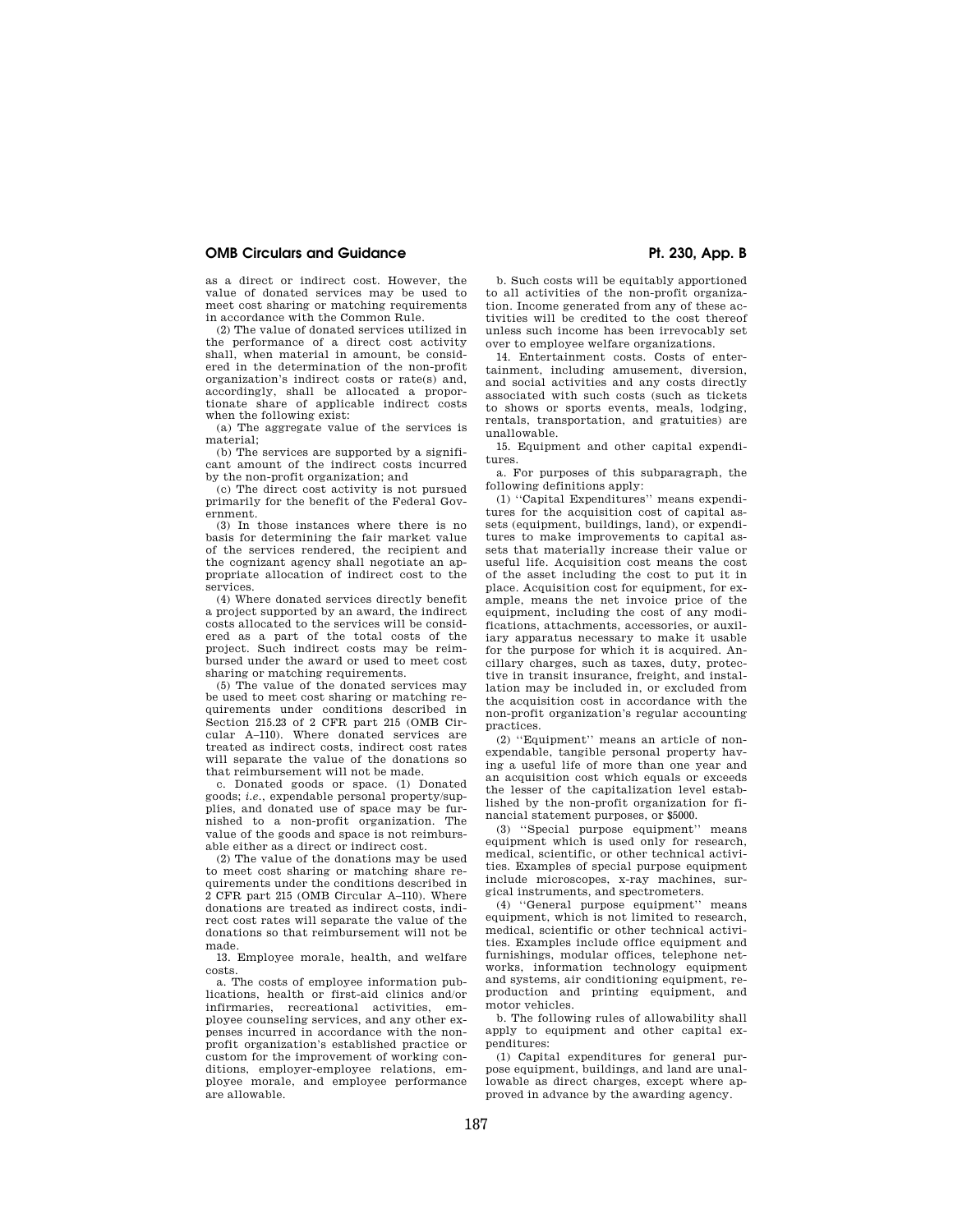**Pt. 230, App. B 2 CFR Ch. II (1–1–10 Edition)** 

(2) Capital expenditures for special purpose equipment are allowable as direct costs, provided that items with a unit cost of \$5000 or more have the prior approval of the awarding agency.

(3) Capital expenditures for improvements to land, buildings, or equipment which materially increase their value or useful life are unallowable as a direct cost except with the prior approval of the awarding agency.

(4) When approved as a direct charge pursuant to paragraph 15.b.(1), (2), and (3) above, capital expenditures will be charged in the period in which the expenditure is incurred, or as otherwise determined appropriate by and negotiated with the awarding agency.

(5) Equipment and other capital expenditures are unallowable as indirect costs. However, see paragraph 11., Depreciation and use allowance, of this appendix for rules on the allowability of use allowances or depreciation on buildings, capital improvements, and equipment. Also, see paragraph 43., Rental costs of buildings and equipment, of this appendix for rules on the allowability of rental costs for land, buildings, and equipment.

(6) The unamortized portion of any equipment written off as a result of a change in capitalization levels may be recovered by continuing to claim the otherwise allowable use allowances or depreciation on the equipment, or by amortizing the amount to be written off over a period of years negotiated with the cognizant agency.

16. Fines and penalties. Costs of fines and penalties resulting from violations of, or failure of the organization to comply with Federal, State, and local laws and regulations are unallowable except when incurred as a result of compliance with specific provisions of an award or instructions in writing from the awarding agency.

17. Fund raising and investment management costs. a. Costs of organized fund raising, including financial campaigns, endowment drives, solicitation of gifts and bequests, and similar expenses incurred solely to raise capital or obtain contributions are unallowable.

b. Costs of investment counsel and staff and similar expenses incurred solely to enhance income from investments are unallowable.

c. Fund raising and investment activities shall be allocated an appropriate share of indirect costs under the conditions described in subparagraph B.3 of Appendix A to this part.

18. Gains and losses on depreciable assets. a. (1) Gains and losses on sale, retirement, or other disposition of depreciable property shall be included in the year in which they occur as credits or charges to cost grouping(s) in which the depreciation applicable to such property was included. The amount of the gain or loss to be included as a credit or charge to the appropriate cost grouping(s) shall be the difference between the amount realized on the property and the undepreciated basis of the property.

(2) Gains and losses on the disposition of depreciable property shall not be recognized as a separate credit or charge under the following conditions:

(a) The gain or loss is processed through a depreciation account and is reflected in the depreciation allowable under paragraph 11 of this appendix.

(b) The property is given in exchange as part of the purchase price of a similar item and the gain or loss is taken into account in determining the depreciation cost basis of the new item.

(c) A loss results from the failure to maintain permissible insurance, except as otherwise provided in paragraph 22 of this appendix.

(d) Compensation for the use of the property was provided through use allowances in lieu of depreciation in accordance with paragraph 9 of this appendix.

(e) Gains and losses arising from mass or extraordinary sales, retirements, or other dispositions shall be considered on a case-bycase basis.

b. Gains or losses of any nature arising from the sale or exchange of property other than the property covered in subparagraph a shall be excluded in computing award costs.

19. Goods or services for personal use. Costs of goods or services for personal use of the organization's employees are unallowable regardless of whether the cost is reported as taxable income to the employees.

20. Housing and personal living expenses. a. Costs of housing (*e.g.*, depreciation, maintenance, utilities, furnishings, rent, etc.), housing allowances and personal living expenses for/of the organization's officers are unallowable as fringe benefit or indirect costs regardless of whether the cost is reported as taxable income to the employees. These costs are allowable as direct costs to sponsored award when necessary for the performance of the sponsored award and approved by awarding agencies.

b. The term ''officers'' includes current and past officers and employees.

21. Idle facilities and idle capacity. a. As used in this section the following terms have the meanings set forth below:

(1) ''Facilities'' means land and buildings or any portion thereof, equipment individually or collectively, or any other tangible capital asset, wherever located, and whether owned or leased by the non-profit organization.

(2) ''Idle facilities'' means completely unused facilities that are excess to the nonprofit organization's current needs.

(3) ''Idle capacity'' means the unused capacity of partially used facilities. It is the difference between: That which a facility could achieve under 100 percent operating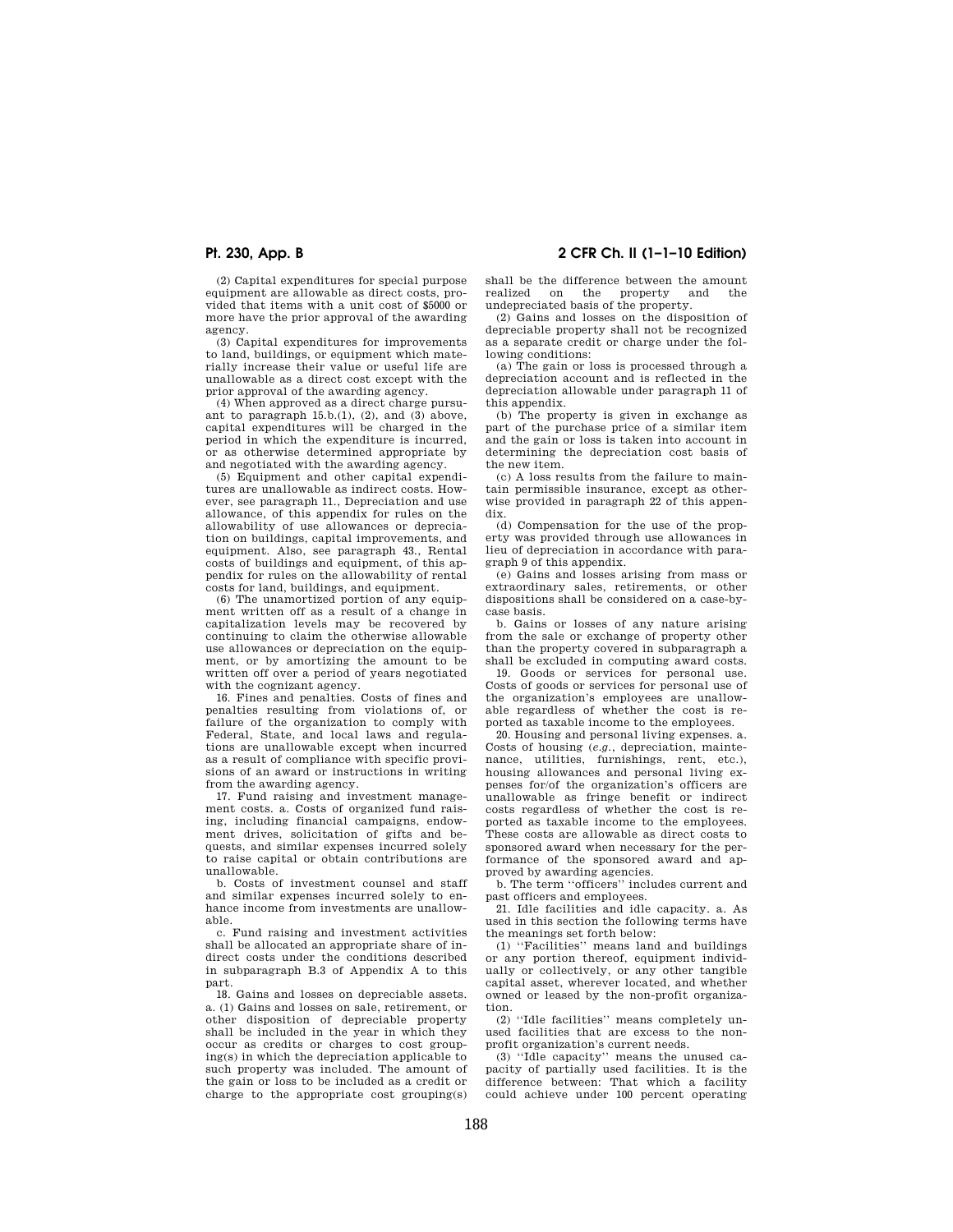# **OMB Circulars and Guidance Pt. 230, App. B**

time on a one-shift basis less operating interruptions resulting from time lost for repairs, setups, unsatisfactory materials, and other normal delays; and the extent to which the facility was actually used to meet demands during the accounting period. A multi-shift basis should be used if it can be shown that this amount of usage would normally be expected for the type of facility involved.

(4) ''Cost of idle facilities or idle capacity'' means costs such as maintenance, repair, housing, rent, and other related costs, *e.g.*, insurance, interest, property taxes and depreciation or use allowances.

b. The costs of idle facilities are unallowable except to the extent that:

(1) They are necessary to meet fluctuations in workload; or

(2) Although not necessary to meet fluctuations in workload, they were necessary when acquired and are now idle because of changes in program requirements, efforts to achieve more economical operations, reorganization, termination, or other causes which could not have been reasonably foreseen. Under the exception stated in this subparagraph, costs of idle facilities are allowable for a reasonable period of time, ordinarily not to exceed one year, depending on the initiative taken to use, lease, or dispose of such facilities.

c. The costs of idle capacity are normal costs of doing business and are a factor in the normal fluctuations of usage or indirect cost rates from period to period. Such costs are allowable, provided that the capacity is reasonably anticipated to be necessary or was originally reasonable and is not subject to reduction or elimination by use on other Federal awards, subletting, renting, or sale, in accordance with sound business, economic, or security practices. Widespread idle capacity throughout an entire facility or among a group of assets having substantially the same function may be considered idle facilities.

22. Insurance and indemnification. a. Insurance includes insurance which the organization is required to carry, or which is approved, under the terms of the award and any other insurance which the organization maintains in connection with the general conduct of its operations. This paragraph does not apply to insurance which represents fringe benefits for employees (see subparagraphs 8.g and 8.i(2) of this appendix).

(1) Costs of insurance required or approved, and maintained, pursuant to the award are allowable.

(2) Costs of other insurance maintained by the organization in connection with the general conduct of its operations are allowable subject to the following limitations:

(a) Types and extent of coverage shall be in accordance with sound business practice and the rates and premiums shall be reasonable under the circumstances.

(b) Costs allowed for business interruption or other similar insurance shall be limited to exclude coverage of management fees.

(c) Costs of insurance or of any provisions for a reserve covering the risk of loss or damage to Federal property are allowable only to the extent that the organization is liable for such loss or damage.

(d) Provisions for a reserve under a self-insurance program are allowable to the extent that types of coverage, extent of coverage, rates, and premiums would have been allowed had insurance been purchased to cover the risks. However, provision for known or reasonably estimated self-insured liabilities, which do not become payable for more than one year after the provision is made, shall not exceed the present value of the liability.

(e) Costs of insurance on the lives of trustees, officers, or other employees holding positions of similar responsibilities are allowable only to the extent that the insurance represents additional compensation (see subparagraph 8.g(4) of this appendix). The cost of such insurance when the organization is identified as the beneficiary is unallowable.

(f) Insurance against defects. Costs of insurance with respect to any costs incurred to correct defects in the organization's materials or workmanship are unallowable.

(g) Medical liability (malpractice) insurance. Medical liability insurance is an allowable cost of Federal research programs only to the extent that the Federal research programs involve human subjects or training of participants in research techniques. Medical liability insurance costs shall be treated as a direct cost and shall be assigned to individual projects based on the manner in which the insurer allocates the risk to the population covered by the insurance.

(3) Actual losses which could have been covered by permissible insurance (through the purchase of insurance or a self-insurance program) are unallowable unless expressly provided for in the award, except:

(a) Costs incurred because of losses not covered under nominal deductible insurance coverage provided in keeping with sound business practice are allowable.

(b) Minor losses not covered by insurance, such as spoilage, breakage, and disappearance of supplies, which occur in the ordinary course of operations, are allowable.

b. Indemnification includes securing the organization against liabilities to third persons and any other loss or damage, not compensated by insurance or otherwise. The Federal Government is obligated to indemnify the organization only to the extent expressly provided in the award.

23. Interest. a. Costs incurred for interest on borrowed capital, temporary use of endowment funds, or the use of the non-profit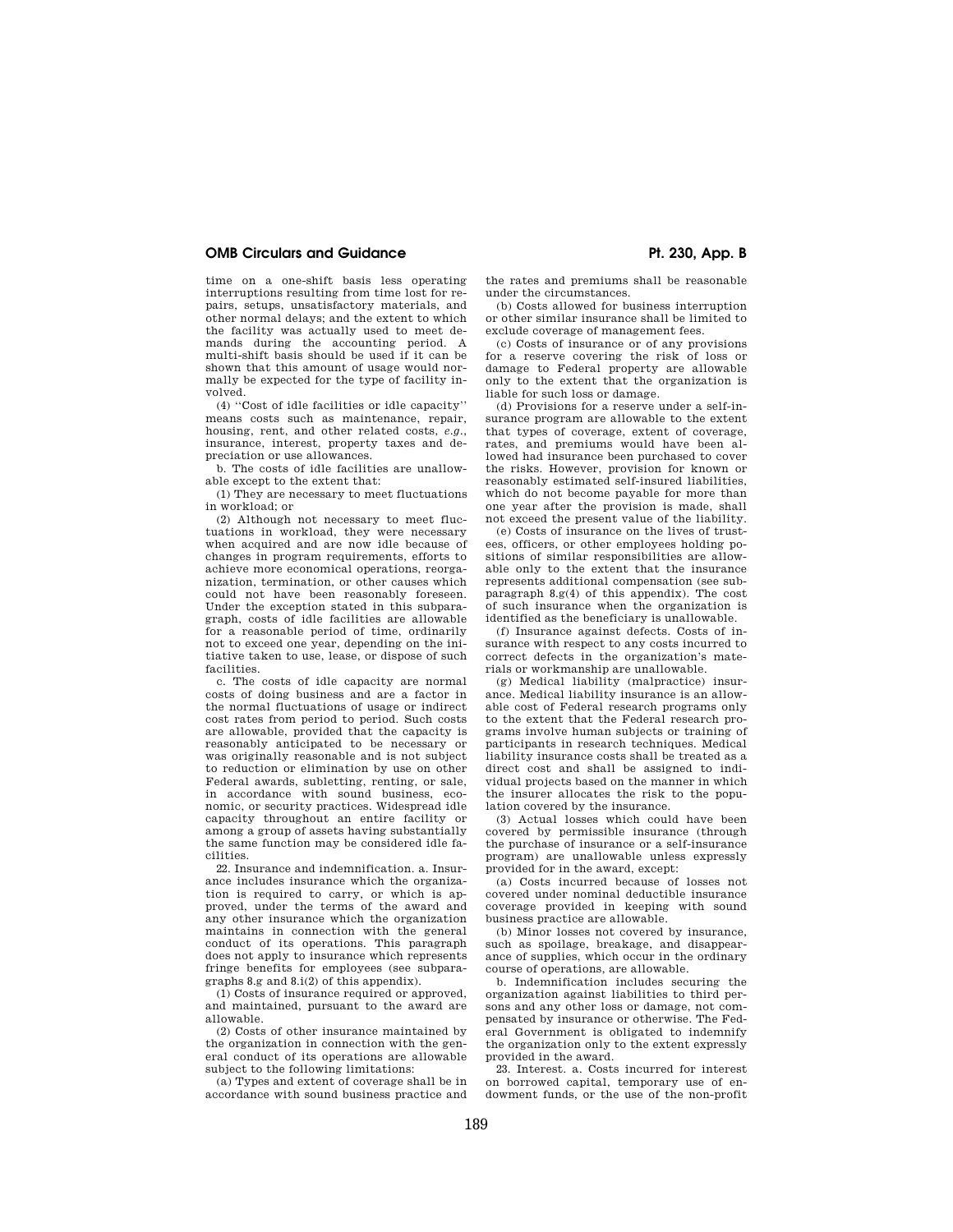organization's own funds, however represented, are unallowable. However, interest on debt incurred after September 29, 1995 to acquire or replace capital assets (including renovations, alterations, equipment, land, and capital assets acquired through capital leases), acquired after September 29, 1995 and used in support of Federal awards is allowable, provided that:

(1) For facilities acquisitions (excluding renovations and alterations) costing over \$10 million where the Federal Government's reimbursement is expected to equal or exceed 40 percent of an asset's cost, the non-profit organization prepares, prior to the acquisi-tion or replacement of the capital asset(s), a justification that demonstrates the need for the facility in the conduct of federally-sponsored activities. Upon request, the needs justification must be provided to the Federal agency with cost cognizance authority as a prerequisite to the continued allowability of interest on debt and depreciation related to the facility. The needs justification for the acquisition of a facility should include, at a minimum, the following:

(a) A statement of purpose and justification for facility acquisition or replacement. (b) A statement as to why current facili-

ties are not adequate. (c) A statement of planned future use of

the facility.

(d) A description of the financing agreement to be arranged for the facility.

(e) A summary of the building contract with estimated cost information and statement of source and use of funds.

(f) A schedule of planned occupancy dates. (2) For facilities costing over \$500,000, the non-profit organization prepares, prior to the acquisition or replacement of the facility, a lease/purchase analysis in accordance with the provisions of §§215.30 through 215.37 of 2 CFR 215 (OMB Circular A–110), which shows that a financed purchase or capital lease is less costly to the organization than other leasing alternatives, on a net present value basis. Discount rates used should be equal to the non-profit organization's anticipated interest rates and should be no higher than the fair market rate available to the non-profit organization from an unrelated (''arm's length'') third-party. The lease/purchase analysis shall include a comparison of the net present value of the projected total cost comparisons of both alternatives over the period the asset is expected to be used by the non-profit organization. The cost comparisons associated with purchasing the facility shall include the estimated purchase price, anticipated operating and maintenance costs (including property taxes, if applicable) not included in the debt financing, less any estimated asset salvage value at the end of the period defined above. The cost comparison for a capital lease shall include the estimated total lease payments, any estimated

# **Pt. 230, App. B 2 CFR Ch. II (1–1–10 Edition)**

bargain purchase option, operating and maintenance costs, and taxes not included in the capital leasing arrangement, less any estimated credits due under the lease at the end of the period defined above. Projected operating lease costs shall be based on the anticipated cost of leasing comparable facilities at fair market rates under rental agreements that would be renewed or reestablished over the period defined above, and any expected maintenance costs and allowable property taxes to be borne by the non-profit organization directly or as part of the lease arrangement.

(3) The actual interest cost claimed is predicated upon interest rates that are no higher than the fair market rate available to the non-profit organization from an unrelated (''arm's length'') third party.

(4) Investment earnings, including interest income, on bond or loan principal, pending payment of the construction or acquisition costs, are used to offset allowable interest cost. Arbitrage earnings reportable to the Internal Revenue Service are not required to be offset against allowable interest costs.

(5) Reimbursements are limited to the least costly alternative based on the total cost analysis required under subparagraph 23.b. of this appendix. For example, if an operating lease is determined to be less costly than purchasing through debt financing, then reimbursement is limited to the amount determined if leasing had been used. In all cases where a lease/purchase analysis is performed, Federal reimbursement shall be based upon the least expensive alternative.

(6) Non-profit organizations are also subject to the following conditions:

(a) Interest on debt incurred to finance or refinance assets acquired before or reacquired after September 29, 1995, is not allowable.

(b) Interest attributable to fully depreciated assets is unallowable.

(c) For debt arrangements over \$1 million, unless the non-profit organization makes an initial equity contribution to the asset purchase of 25 percent or more, non-profit organizations shall reduce claims for interest expense by an amount equal to imputed interest earnings on excess cash flow, which is to be calculated as follows. Annually, non-profit organizations shall prepare a cumulative (from the inception of the project) report of monthly cash flows that includes inflows and outflows, regardless of the funding source. Inflows consist of depreciation expense, amortization of capitalized construction interest, and annual interest expense. For cash flow calculations, the annual inflow figures shall be divided by the number of months in the year (usually 12) that the building is in service for monthly amounts. Outflows consist of initial equity contributions, debt principal payments (less the pro rata share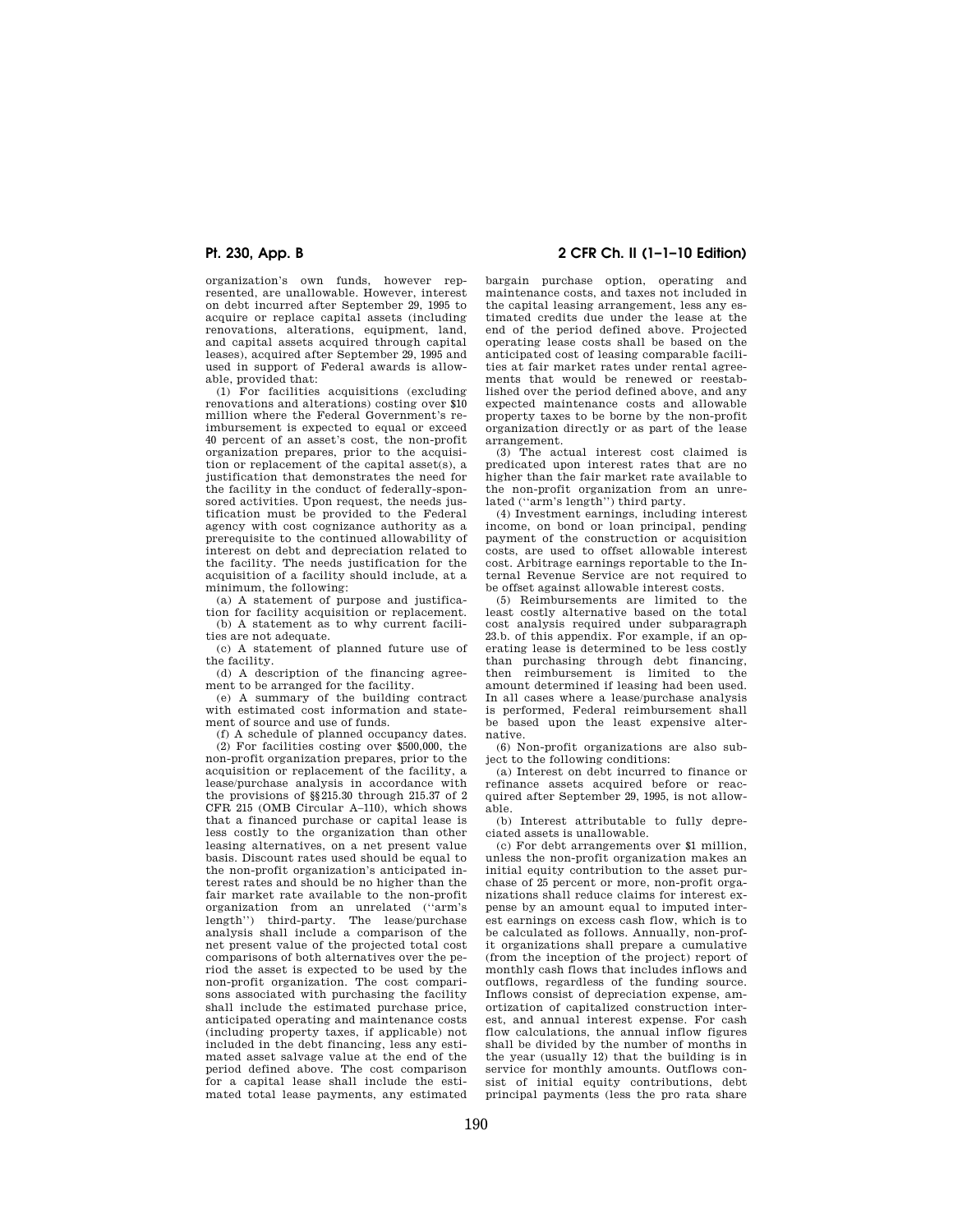attributable to the unallowable costs of land) and interest payments. Where cumulative inflows exceed cumulative outflows, interest shall be calculated on the excess inflows for that period and be treated as a reduction to allowable interest expense. The rate of interest to be used to compute earnings on excess cash flows shall be the three month Treasury Bill closing rate as of the last business day of that month.

(d) Substantial relocation of federallysponsored activities from a facility financed by indebtedness, the cost of which was funded in whole or part through Federal reimbursements, to another facility prior to the expiration of a period of 20 years requires notice to the Federal cognizant agency. The extent of the relocation, the amount of the Federal participation in the financing, and the depreciation and interest charged to date may require negotiation and/or downward adjustments of replacement space charged to Federal programs in the future.

(e) The allowable costs to acquire facilities and equipment are limited to a fair market value available to the non-profit organization from an unrelated (''arm's length'') third party.

b. For non-profit organizations subject to ''full coverage'' under the Cost Accounting Standards (CAS) as defined at 48 CFR 9903.201, the interest allowability provisions of subparagraph a do not apply. Instead, these organizations' sponsored agreements are subject to CAS 414 (48 CFR 9903.414), cost of money as an element of the cost of facilities capital, and CAS 417 (48 CFR 9903.417), cost of money as an element of the cost of capital assets under construction.

c. The following definitions are to be used for purposes of this paragraph:

(1) Re-acquired assets means assets held by the non-profit organization prior to September 29, 1995 that have again come to be held by the organization, whether through repurchase or refinancing. It does not include assets acquired to replace older assets.

(2) Initial equity contribution means the amount or value of contributions made by non-profit organizations for the acquisition of the asset or prior to occupancy of facilities.

(3) Asset costs means the capitalizable costs of an asset, including construction costs, acquisition costs, and other such costs capitalized in accordance with GAAP.

24. Labor relations costs. Costs incurred in maintaining satisfactory relations between the organization and its employees, including costs of labor management committees, employee publications, and other related activities are allowable.

25. Lobbying. a. Notwithstanding other provisions of this appendix, costs associated with the following activities are unallowable:

(1) Attempts to influence the outcomes of any Federal, State, or local election, referendum, initiative, or similar procedure, through in kind or cash contributions, endorsements, publicity, or similar activity;

(2) Establishing, administering, contributing to, or paying the expenses of a political party, campaign, political action committee, or other organization established for the purpose of influencing the outcomes of elections;

(3) Any attempt to influence: The introduction of Federal or State legislation; or the enactment or modification of any pending Federal or State legislation through communication with any member or employee of the Congress or State legislature (including efforts to influence State or local officials to engage in similar lobbying activity), or with any Government official or employee in connection with a decision to sign or veto enrolled legislation;

(4) Any attempt to influence: The introduction of Federal or State legislation; or the enactment or modification of any pending Federal or State legislation by preparing, distributing or using publicity or propaganda, or by urging members of the general public or any segment thereof to contribute to or participate in any mass demonstration, march, rally, fundraising drive, lobbying campaign or letter writing or telephone campaign; or

(5) Legislative liaison activities, including attendance at legislative sessions or committee hearings, gathering information regarding legislation, and analyzing the effect of legislation, when such activities are carried on in support of or in knowing preparation for an effort to engage in unallowable lobbying.

b. The following activities are excepted from the coverage of subparagraph 25.a of this appendix:

(1) Providing a technical and factual presentation of information on a topic directly related to the performance of a grant, contract or other agreement through hearing testimony, statements or letters to the Congress or a State legislature, or subdivision, member, or cognizant staff member thereof, in response to a documented request (including a Congressional Record notice requesting testimony or statements for the record at a regularly scheduled hearing) made by the recipient member, legislative body or subdivision, or a cognizant staff member thereof; provided such information is readily obtainable and can be readily put in deliverable form; and further provided that costs under this section for travel, lodging or meals are unallowable unless incurred to offer testimony at a regularly scheduled Congressional hearing pursuant to a written request for such presentation made by the Chairman or Ranking Minority Member of the Committee or Subcommittee conducting such hearing.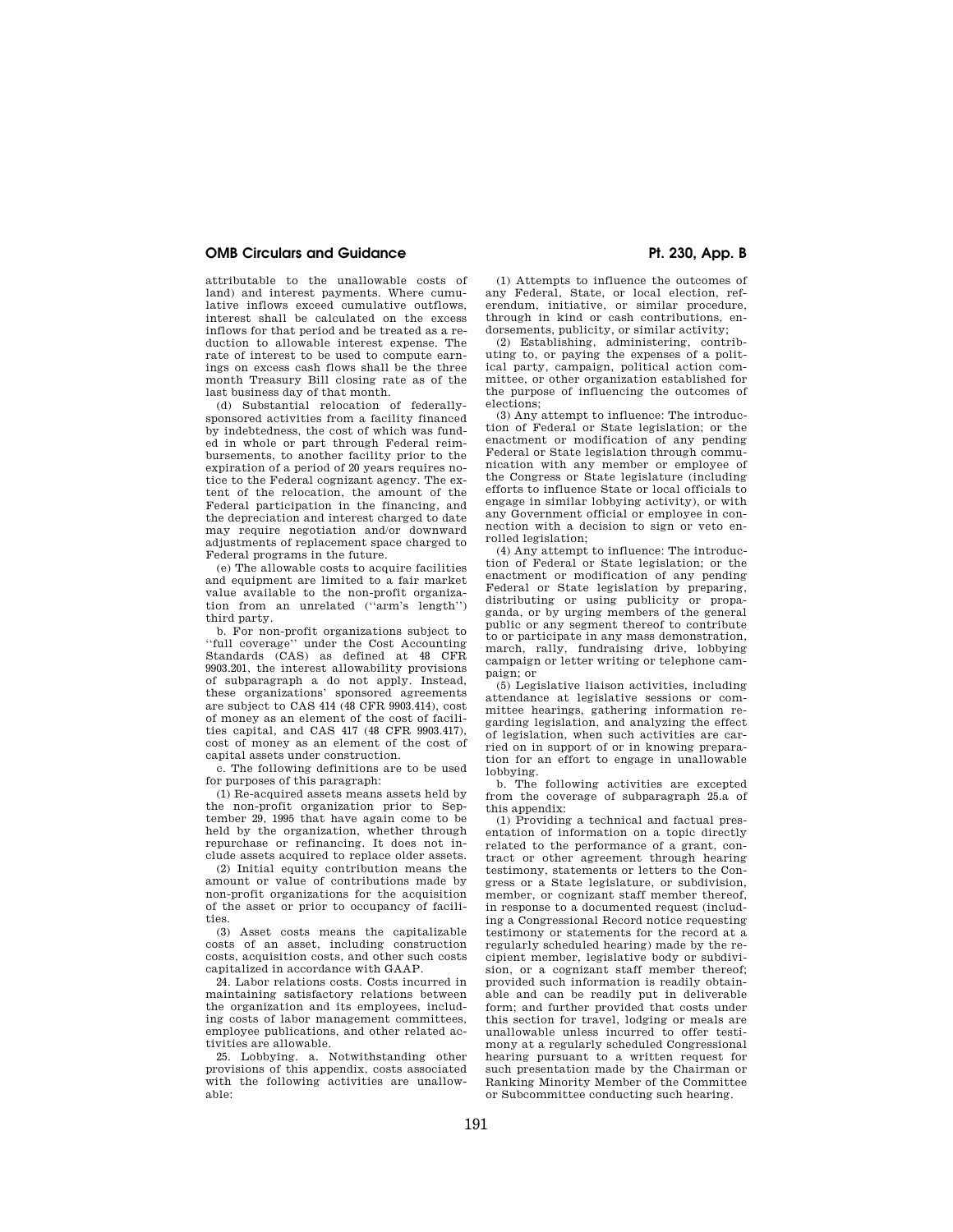(2) Any lobbying made unallowable by subparagraph 25.a.(3) of this appendix to influence State legislation in order to directly reduce the cost, or to avoid material impairment of the organization's authority to perform the grant, contract, or other agreement.

(3) Any activity specifically authorized by statute to be undertaken with funds from the grant, contract, or other agreement.

c. (1) When an organization seeks reimbursement for indirect costs, total lobbying costs shall be separately identified in the indirect cost rate proposal, and thereafter treated as other unallowable activity costs in accordance with the procedures of subparagraph B.3 of Appendix A to this part.

(2) Organizations shall submit, as part of the annual indirect cost rate proposal, a certification that the requirements and standards of this paragraph have been complied with.

(3) Organizations shall maintain adequate records to demonstrate that the determination of costs as being allowable or unallowable pursuant to paragraph 25 complies with the requirements of this Appendix.

(4) Time logs, calendars, or similar records shall not be required to be created for purposes of complying with this paragraph during any particular calendar month when: the employee engages in lobbying (as defined in subparagraphs 25.a. and b. of this appendix) 25 percent or less of the employee's compensated hours of employment during that calendar month, and within the preceding five-year period, the organization has not materially misstated allowable or unallowable costs of any nature, including legislative lobbying costs. When the conditions described in this subparagraph are met, organizations are not required to establish records to support the allowability of claimed costs in addition to records already required or maintained. Also, when the conditions described in this subparagraph are met, the absence of time logs, calendars, or similar records will not serve as a basis for disallowing costs by contesting estimates of lobbying time spent by employees during a calendar month.

(5) Agencies shall establish procedures for resolving in advance, in consultation with OMB, any significant questions or disagreements concerning the interpretation or application of paragraph 25. Any such advance resolution shall be binding in any subsequent settlements, audits or investigations with respect to that grant or contract for purposes of interpretation of this Appendix; provided, however, that this shall not be construed to prevent a contractor or grantee from contesting the lawfulness of such a determination.

d. Executive lobbying costs. Costs incurred in attempting to improperly influence either directly or indirectly, an employee or officer

# **Pt. 230, App. B 2 CFR Ch. II (1–1–10 Edition)**

of the Executive Branch of the Federal Government to give consideration or to act regarding a sponsored agreement or a regulatory matter are unallowable. Improper influence means any influence that induces or tends to induce a Federal employee or officer to give consideration or to act regarding a federally-sponsored agreement or regulatory matter on any basis other than the merits of the matter.

26. Losses on other sponsored agreements or contracts. Any excess of costs over income on any award is unallowable as a cost of any other award. This includes, but is not limited to, the organization's contributed portion by reason of cost sharing agreements or any under-recoveries through negotiation of lump sums for, or ceilings on, indirect costs.

27. Maintenance and repair costs. Costs incurred for necessary maintenance, repair, or upkeep of buildings and equipment (including Federal property unless otherwise provided for) which neither add to the permanent value of the property nor appreciably prolong its intended life, but keep it in an efficient operating condition, are allowable. Costs incurred for improvements which add to the permanent value of the buildings and equipment or appreciably prolong their intended life shall be treated as capital expenditures (see paragraph 15 of this appendix).

28. Materials and supplies costs. a. Costs incurred for materials, supplies, and fabricated parts necessary to carry out a Federal award are allowable.

b. Purchased materials and supplies shall be charged at their actual prices, net of applicable credits. Withdrawals from general stores or stockrooms should be charged at their actual net cost under any recognized method of pricing inventory withdrawals, consistently applied. Incoming transportation charges are a proper part of materials and supplies costs.

c. Only materials and supplies actually used for the performance of a Federal award may be charged as direct costs.

d. Where federally-donated or furnished materials are used in performing the Federal award, such materials will be used without charge.

29. Meetings and conferences. Costs of meetings and conferences, the primary purpose of which is the dissemination of technical information, are allowable. This includes costs of meals, transportation, rental of facilities, speakers' fees, and other items incidental to such meetings or conferences. But see paragraphs 14., Entertainment costs, and 33., Participant support costs of this appendix.

30. Memberships, subscriptions, and professional activity costs. a. Costs of the non-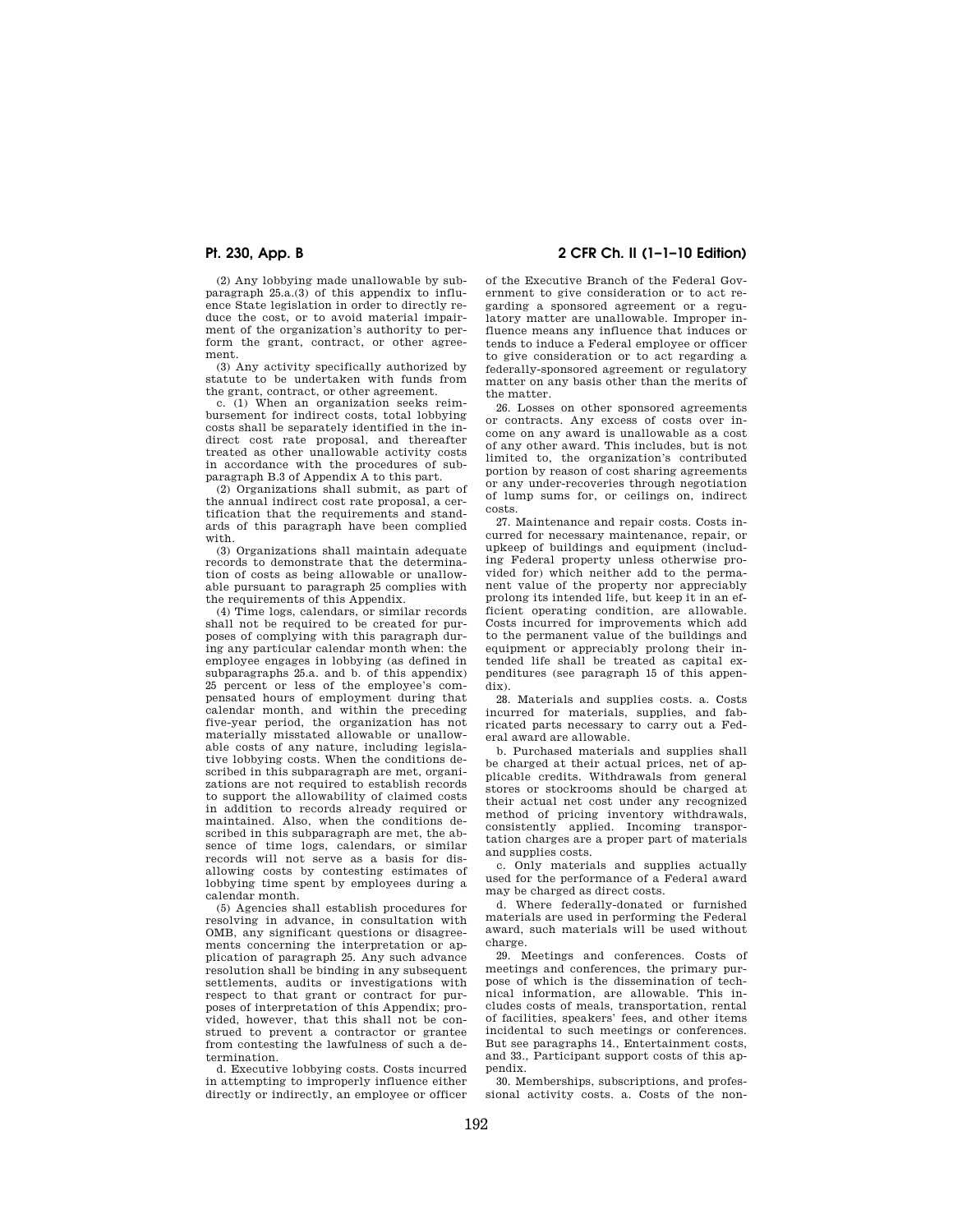profit organization's membership in business, technical, and professional organizations are allowable.

b. Costs of the non-profit organization's subscriptions to business, professional, and technical periodicals are allowable.

c. Costs of membership in any civic or community organization are allowable with prior approval by Federal cognizant agency.

d. Costs of membership in any country club or social or dining club or organization are unallowable.

31. Organization costs. Expenditures, such as incorporation fees, brokers' fees, fees to promoters, organizers or management consultants, attorneys, accountants, or investment counselors, whether or not employees of the organization, in connection with establishment or reorganization of an organization, are unallowable except with prior approval of the awarding agency.

32. Page charges in professional journals. Page charges for professional journal publications are allowable as a necessary part of research costs, where:

a. The research papers report work supported by the Federal Government; and

b. The charges are levied impartially on all research papers published by the journal, whether or not by federally-sponsored authors.

33. Participant support costs. Participant support costs are direct costs for items such as stipends or subsistence allowances, travel allowances, and registration fees paid to or on behalf of participants or trainees (but not employees) in connection with meetings, conferences, symposia, or training projects. These costs are allowable with the prior approval of the awarding agency.

34. Patent costs. a. The following costs relating to patent and copyright matters are allowable: cost of preparing disclosures, reports, and other documents required by the Federal award and of searching the art to the extent necessary to make such disclosures; cost of preparing documents and any other patent costs in connection with the filing and prosecution of a United States patent application where title or royalty-free license is required by the Federal Government to be conveyed to the Federal Government; and general counseling services relating to patent and copyright matters, such as advice on patent and copyright laws, regulations, clauses, and employee agreements (but see paragraphs 37., Professional services costs, and 44., Royalties and other costs for use of patents and copyrights, of this appendix).

b. The following costs related to patent and copyright matter are unallowable:

(1) Cost of preparing disclosures, reports, and other documents and of searching the art to the extent necessary to make disclosures not required by the award.

(2) Costs in connection with filing and prosecuting any foreign patent application, or any United States patent application, where the Federal award does not require conveying title or a royalty-free license to the Federal Government (but see paragraph 45., Royalties and other costs for use of patents and copyrights, of this appendix).

35. Plant and homeland security costs. Necessary and reasonable expenses incurred for routine and homeland security to protect facilities, personnel, and work products are allowable. Such costs include, but are not limited to, wages and uniforms of personnel engaged in security activities; equipment; barriers; contractual security services; consultants; etc. Capital expenditures for homeland and plant security purposes are subject to paragraph 15., Equipment and other capital expenditures, of this appendix.

36. Pre-agreement costs. Pre-award costs are those incurred prior to the effective date of the award directly pursuant to the negotiation and in anticipation of the award where such costs are necessary to comply with the proposed delivery schedule or period of performance. Such costs are allowable only to the extent that they would have been allowable if incurred after the date of the award and only with the written approval of the awarding agency.

37. Professional services costs. a. Costs of professional and consultant services rendered by persons who are members of a particular profession or possess a special skill, and who are not officers or employees of the non-profit organization, are allowable, subject to subparagraphs b and c when reasonable in relation to the services rendered and when not contingent upon recovery of the costs from the Federal Government. In addition, legal and related services are limited under paragraph 10 of this appendix.

b. In determining the allowability of costs in a particular case, no single factor or any special combination of factors is necessarily determinative. However, the following factors are relevant:

(1) The nature and scope of the service rendered in relation to the service required.

(2) The necessity of contracting for the service, considering the non-profit organization's capability in the particular area.

(3) The past pattern of such costs, particularly in the years prior to Federal awards.

(4) The impact of Federal awards on the non-profit organization's business (*i.e.*, what new problems have arisen).

(5) Whether the proportion of Federal work to the non-profit organization's total business is such as to influence the non-profit organization in favor of incurring the cost, particularly where the services rendered are not of a continuing nature and have little relationship to work under Federal grants and contracts.

(6) Whether the service can be performed more economically by direct employment rather than contracting.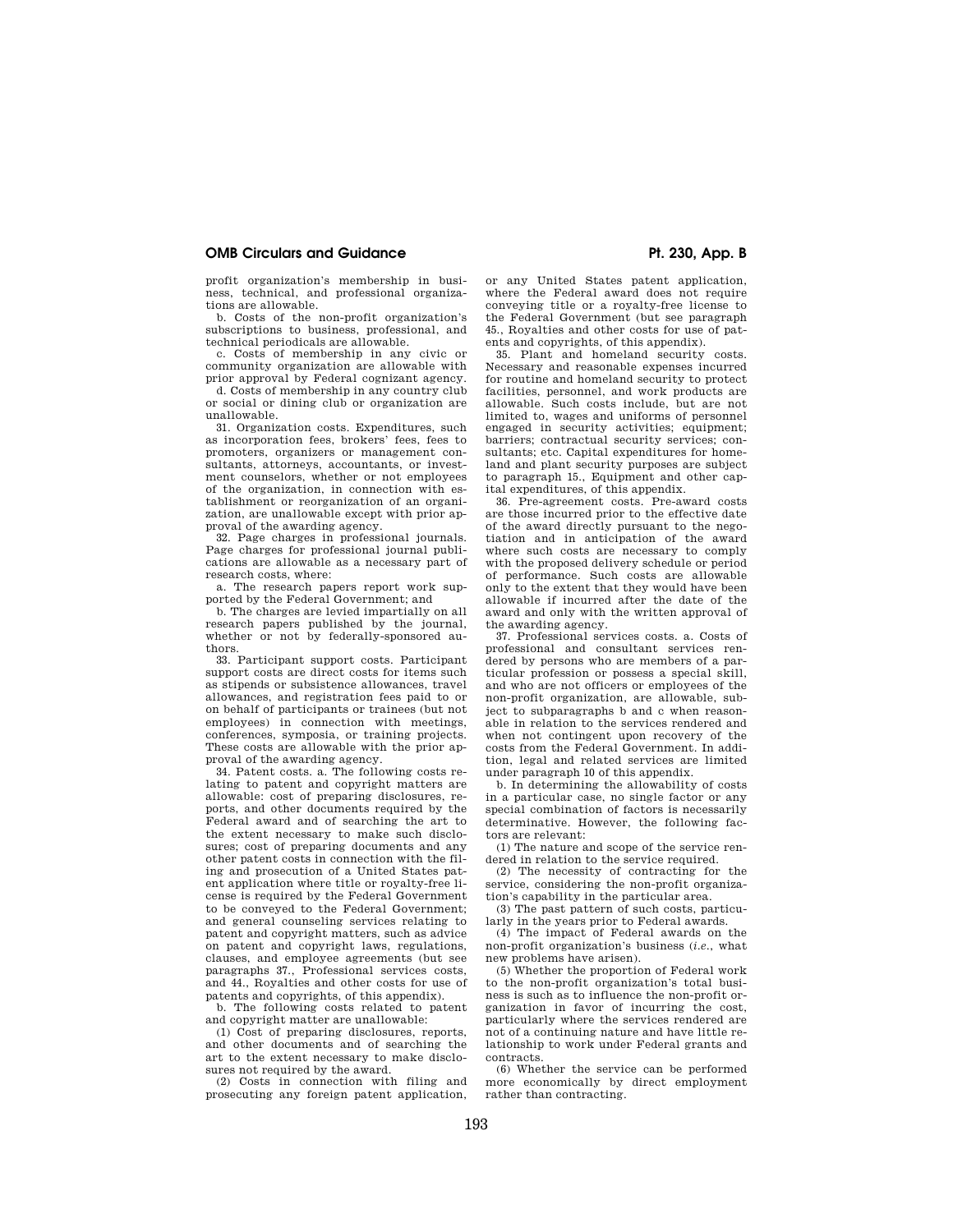(7) The qualifications of the individual or concern rendering the service and the customary fees charged, especially on non-Federal awards.

(8) Adequacy of the contractual agreement for the service (*e.g.*, description of the service, estimate of time required, rate of compensation, and termination provisions).

c. In addition to the factors in subparagraph 37.b of this appendix, retainer fees to be allowable must be supported by evidence of bona fide services available or rendered

38. Publication and printing costs. a. Publication costs include the costs of printing (including the processes of composition, platemaking, press work, binding, and the end products produced by such processes), distribution, promotion, mailing, and general handling. Publication costs also include page charges in professional publications.

b. If these costs are not identifiable with a particular cost objective, they should be allocated as indirect costs to all benefiting activities of the non-profit organization.

c. Page charges for professional journal publications are allowable as a necessary part of research costs where:

(1) The research papers report work supported by the Federal Government: and

(2) The charges are levied impartially on all research papers published by the journal, whether or not by federally-sponsored authors.

39. Rearrangement and alteration costs. Costs incurred for ordinary or normal rearrangement and alteration of facilities are allowable. Special arrangement and alteration costs incurred specifically for the project are allowable with the prior approval of the awarding agency.

40. Reconversion costs. Costs incurred in the restoration or rehabilitation of the nonprofit organization's facilities to approximately the same condition existing immediately prior to commencement of Federal awards, less costs related to normal wear and tear, are allowable.

41. Recruiting costs. a. Subject to subparagraphs 41.b, c, and d of this appendix, and provided that the size of the staff recruited and maintained is in keeping with workload requirements, costs of ''help wanted'' advertising, operating costs of an employment office necessary to secure and maintain an adequate staff, costs of operating an aptitude and educational testing program, travel costs of employees while engaged in recruiting personnel, travel costs of applicants for interviews for prospective employment, and relocation costs incurred incident to recruitment of new employees, are allowable to the extent that such costs are incurred pursuant to a well-managed recruitment program. Where the organization uses employment agencies, costs that are not in excess of standard commercial rates for such services are allowable.

# **Pt. 230, App. B 2 CFR Ch. II (1–1–10 Edition)**

b. In publications, costs of help wanted advertising that includes color, includes advertising material for other than recruitment purposes, or is excessive in size (taking into consideration recruitment purposes for which intended and normal organizational practices in this respect), are unallowable.

c. Costs of help wanted advertising, special emoluments, fringe benefits, and salary allowances incurred to attract professional personnel from other organizations that do not meet the test of reasonableness or do not conform with the established practices of the organization, are unallowable.

d. Where relocation costs incurred incident to recruitment of a new employee have been allowed either as an allocable direct or indirect cost, and the newly hired employee resigns for reasons within his control within twelve months after being hired, the organization will be required to refund or credit such relocation costs to the Federal Government.

42. Relocation costs. a. Relocation costs are costs incident to the permanent change of duty assignment (for an indefinite period or for a stated period of not less than 12 months) of an existing employee or upon recruitment of a new employee. Relocation costs are allowable, subject to the limitation described in subparagraphs 42.b, c, and d of this appendix, provided that:

(1) The move is for the benefit of the employer.

(2) Reimbursement to the employee is in accordance with an established written policy consistently followed by the employer.

(3) The reimbursement does not exceed the employee's actual (or reasonably estimated) expenses.

b. Allowable relocation costs for current employees are limited to the following:

(1) The costs of transportation of the employee, members of his immediate family and his household, and personal effects to the new location.

(2) The costs of finding a new home, such as advance trips by employees and spouses to locate living quarters and temporary lodging during the transition period, up to maximum period of 30 days, including advance trip time.

(3) Closing costs, such as brokerage, legal, and appraisal fees, incident to the disposition of the employee's former home. These costs, together with those described in subparagraph 42.b.(4) of this appendix, are limited to 8 percent of the sales price of the employee's former home.

(4) The continuing costs of ownership of the vacant former home after the settlement or lease date of the employee's new permanent home, such as maintenance of buildings and grounds (exclusive of fixing up expenses), utilities, taxes, and property insurance.

(5) Other necessary and reasonable expenses normally incident to relocation, such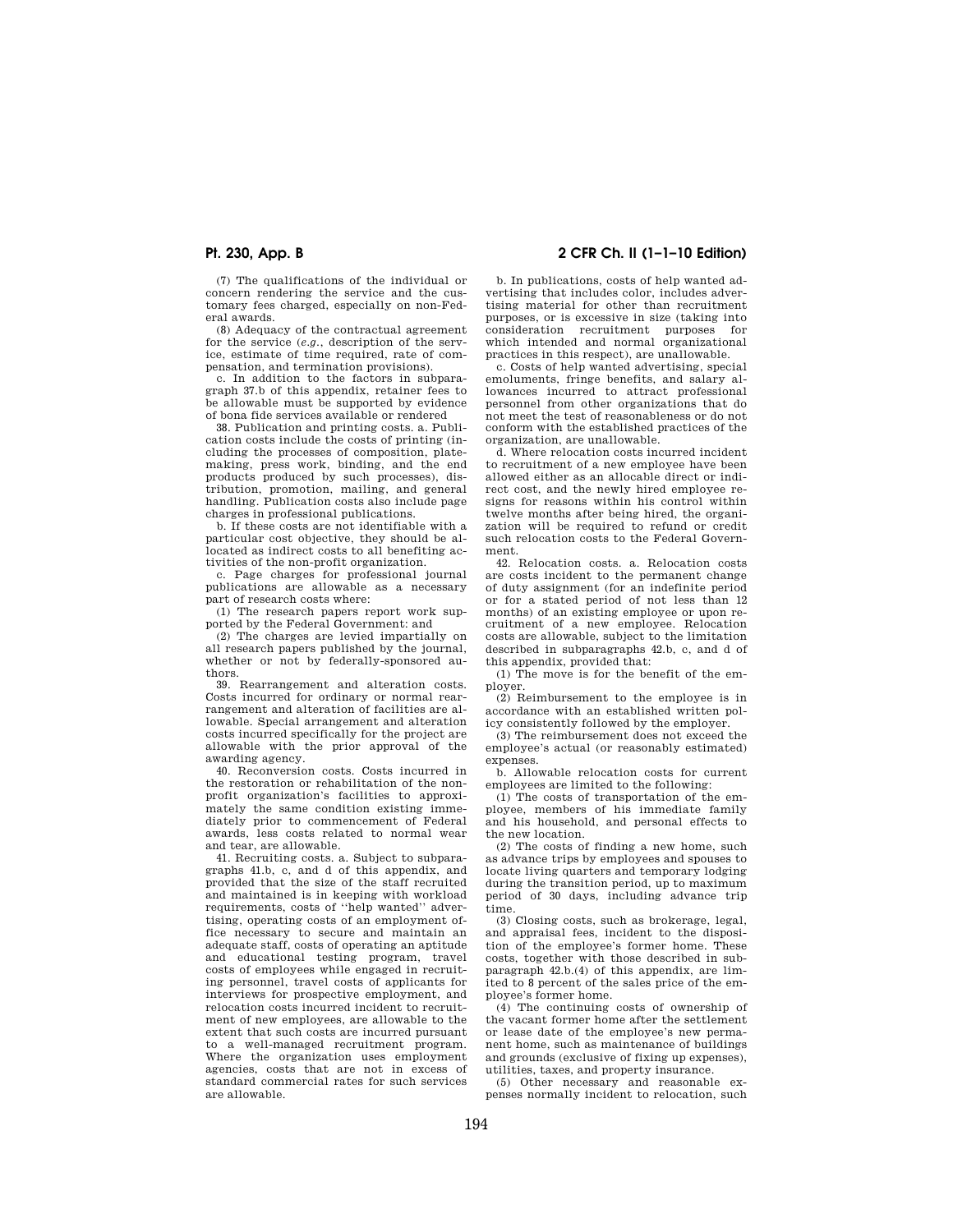as the costs of canceling an unexpired lease, disconnecting and reinstalling household appliances, and purchasing insurance against loss of or damages to personal property. The cost of canceling an unexpired lease is limited to three times the monthly rental.

c. Allowable relocation costs for new employees are limited to those described in subparagraph 42.b(1) and (2) of this appendix. When relocation costs incurred incident to the recruitment of new employees have been allowed either as a direct or indirect cost and the employee resigns for reasons within his control within 12 months after hire, the organization shall refund or credit the Federal Government for its share of the cost. However, the costs of travel to an overseas location shall be considered travel costs in accordance with paragraph 50 and not relocation costs for the purpose of this paragraph if dependents are not permitted at the location for any reason and the costs do not include costs of transporting household goods. d. The following costs related to relocation

are unallowable:

(1) Fees and other costs associated with acquiring a new home.

(2) A loss on the sale of a former home. (3) Continuing mortgage principal and in-

terest payments on a home being sold. (4) Income taxes paid by an employee re-

lated to reimbursed relocation costs. 43. Rental costs of buildings and equipment. a. Subject to the limitations described in subparagraphs 43.b. through d. of this appendix, rental costs are allowable to the extent that the rates are reasonable in light of such factors as: Rental costs of comparable property, if any; market conditions in the area; alternatives available; and, the type, life expectancy, condition, and value of the property leased. Rental arrangements should be reviewed periodically to determine if circumstances have changed and other options are available.

b. Rental costs under ''sale and lease back'' arrangements are allowable only up to the amount that would be allowed had the nonprofit organization continued to own the property. This amount would include expenses such as depreciation or use allowance, maintenance, taxes, and insurance.

c. Rental costs under ''less-than-armslength'' leases are allowable only up to the amount (as explained in subparagraph 43.b. of this appendix) that would be allowed had title to the property vested in the non-profit organization. For this purpose, a less-thanarms-length lease is one under which one party to the lease agreement is able to control or substantially influence the actions of the other. Such leases include, but are not limited to those between divisions of a nonprofit organization; non-profit organizations under common control through common officers, directors, or members; and a non-profit organization and a director, trustee, officer,

or key employee of the non-profit organization or his immediate family, either directly or through corporations, trusts, or similar arrangements in which they hold a controlling interest. For example, a non-profit organization may establish a separate corporation for the sole purpose of owning property and leasing it back to the non-profit organization.

d. Rental costs under leases which are required to be treated as capital leases under GAAP are allowable only up to the amount (as explained in subparagraph b) that would be allowed had the non-profit organization purchased the property on the date the lease agreement was executed. The provisions of Financial Accounting Standards Board Statement 13, Accounting for Leases, shall be used to determine whether a lease is a capital lease. Interest costs related to capital leases are allowable to the extent they meet the criteria in paragraph 23 of this appendix. Unallowable costs include amounts paid for profit, management fees, and taxes that would not have been incurred had the non-profit organization purchased the facility.

44. Royalties and other costs for use of patents and copyrights. a. Royalties on a patent or copyright or amortization of the cost of acquiring by purchase a copyright, patent, or rights thereto, necessary for the proper performance of the award are allowable unless:

(1) The Federal Government has a license or the right to free use of the patent or copyright.

(2) The patent or copyright has been adjudicated to be invalid, or has been administratively determined to be invalid.

(3) The patent or copyright is considered to be unenforceable.

(4) The patent or copyright is expired.

b. Special care should be exercised in determining reasonableness where the royalties may have arrived at as a result of lessthan-arm's-length bargaining, *e.g.:* 

(1) Royalties paid to persons, including corporations, affiliated with the non-profit organization.

(2) Royalties paid to unaffiliated parties, including corporations, under an agreement entered into in contemplation that a Federal award would be made.

(3) Royalties paid under an agreement entered into after an award is made to a nonprofit organization.

c. In any case involving a patent or copyright formerly owned by the non-profit organization, the amount of royalty allowed should not exceed the cost which would have been allowed had the non-profit organization retained title thereto.

45. Selling and marketing. Costs of selling and marketing any products or services of the non-profit organization are unallowable (unless allowed under paragraph 1. of this appendix as allowable public relations cost.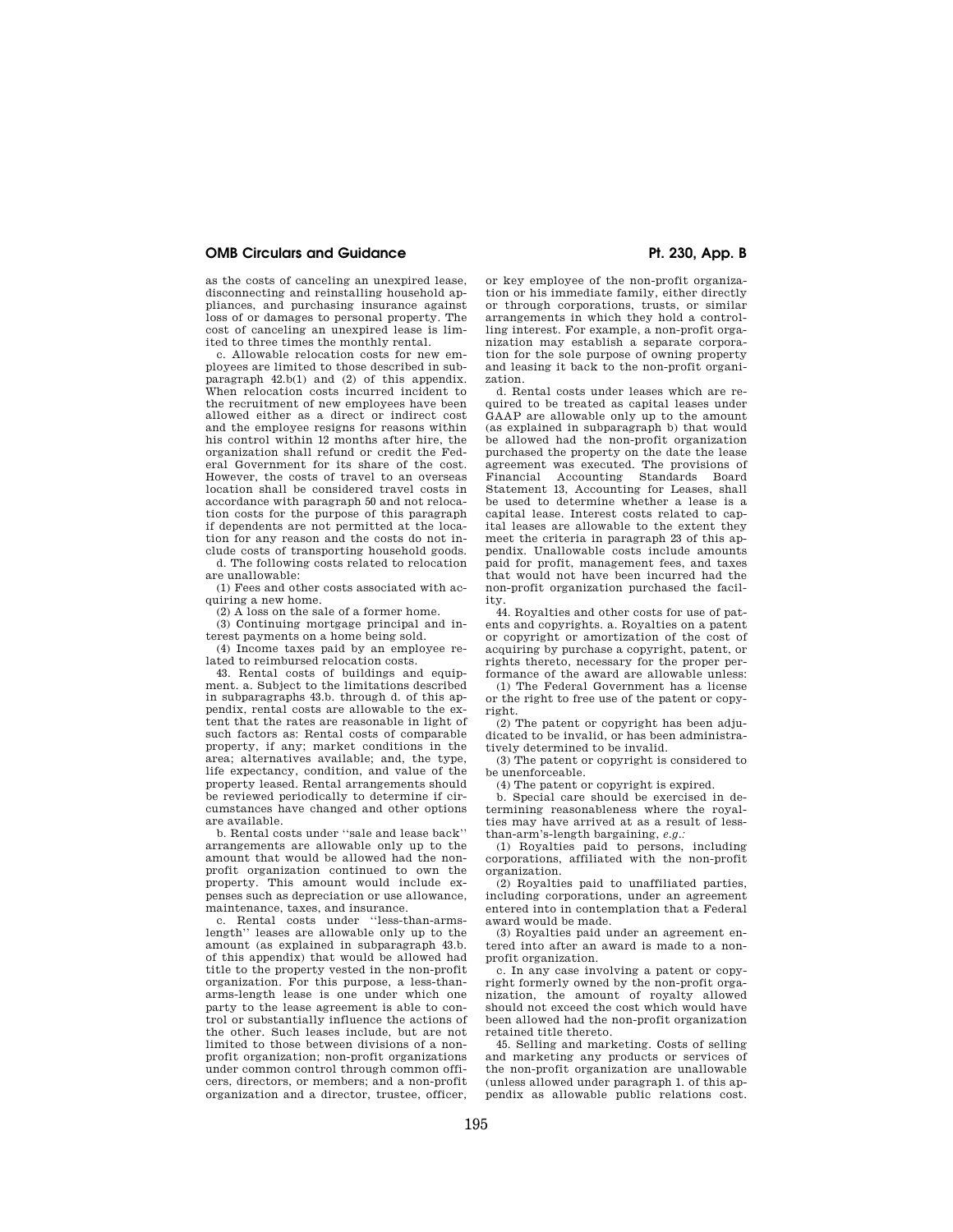However, these costs are allowable as direct costs, with prior approval by awarding agencies, when they are necessary for the performance of Federal programs.

46. Specialized service facilities. a. The costs of services provided by highly complex or specialized facilities operated by the nonprofit organization, such as computers, wind tunnels, and reactors are allowable, provided the charges for the services meet the conditions of either paragraph 46 b. or c. of this appendix and, in addition, take into account any items of income or Federal financing that qualify as applicable credits under subparagraph A.5. of Appendix A to this part.

b. The costs of such services, when material, must be charged directly to applicable awards based on actual usage of the services on the basis of a schedule of rates or established methodology that does not discriminate against federally-supported activities of the non-profit organization, including usage by the non-profit organization for internal purposes, and is designed to recover only the aggregate costs of the services. The costs of each service shall consist normally of both its direct costs and its allocable share of all indirect costs. Rates shall be adjusted at least biennially, and shall take into consideration over/under applied costs of the previous period(s).

c. Where the costs incurred for a service are not material, they may be allocated as indirect costs.<br>d. Under

d. Under some extraordinary circumstances, where it is in the best interest of the Federal Government and the institution to establish alternative costing arrangements, such arrangements may be worked out with the cognizant Federal agency.

47. Taxes. a. In general, taxes which the organization is required to pay and which are paid or accrued in accordance with GAAP, and payments made to local governments in lieu of taxes which are commensurate with the local government services received are allowable, except for taxes from which exemptions are available to the organization directly or which are available to the organization based on an exemption afforded the Federal Government and in the latter case when the awarding agency makes available the necessary exemption certificates, special assessments on land which represent capital improvements, and Federal income taxes.

b. Any refund of taxes, and any payment to the organization of interest thereon, which were allowed as award costs, will be credited either as a cost reduction or cash refund, as appropriate, to the Federal Government.

48. Termination costs applicable to sponsored agreements. Termination of awards generally gives rise to the incurrence of costs, or the need for special treatment of costs, which would not have arisen had the Federal award not been terminated. Cost principles covering these items are set forth

**Pt. 230, App. B 2 CFR Ch. II (1–1–10 Edition)** 

below. They are to be used in conjunction with the other provisions of this appendix in termination situations.

a. The cost of items reasonably usable on the non-profit organization's other work shall not be allowable unless the non-profit organization submits evidence that it would not retain such items at cost without sustaining a loss. In deciding whether such items are reasonably usable on other work of the non-profit organization, the awarding agency should consider the non-profit organization's plans and orders for current and scheduled activity. Contemporaneous purchases of common items by the non-profit organization shall be regarded as evidence that such items are reasonably usable on the non-profit organization's other work. Any acceptance of common items as allocable to the terminated portion of the Federal award shall be limited to the extent that the quantities of such items on hand, in transit, and on order are in excess of the reasonable quantitative requirements of other work.

b. If in a particular case, despite all reasonable efforts by the non-profit organization, certain costs cannot be discontinued immediately after the effective date of termination, such costs are generally allowable within the limitations set forth in this appendix, except that any such costs continuing after termination due to the negligent or willful failure of the non-profit organization to discontinue such costs shall be unallowable.

c. Loss of useful value of special tooling, machinery, and is generally allowable if:

(1) Such special tooling, special machinery, or equipment is not reasonably capable of use in the other work of the non-profit organization,

(2) The interest of the Federal Government is protected by transfer of title or by other means deemed appropriate by the awarding agency, and

(3) The loss of useful value for any one terminated Federal award is limited to that portion of the acquisition cost which bears the same ratio to the total acquisition cost as the terminated portion of the Federal award bears to the entire terminated Federal award and other Federal awards for which the special tooling, special machinery, or equipment was acquired.

d. Rental costs under unexpired leases are generally allowable where clearly shown to have been reasonably necessary for the performance of the terminated Federal award less the residual value of such leases, if:

(1) The amount of such rental claimed does not exceed the reasonable use value of the property leased for the period of the Federal award and such further period as may be reasonable, and

(2) The non-profit organization makes all reasonable efforts to terminate, assign, settle, or otherwise reduce the cost of such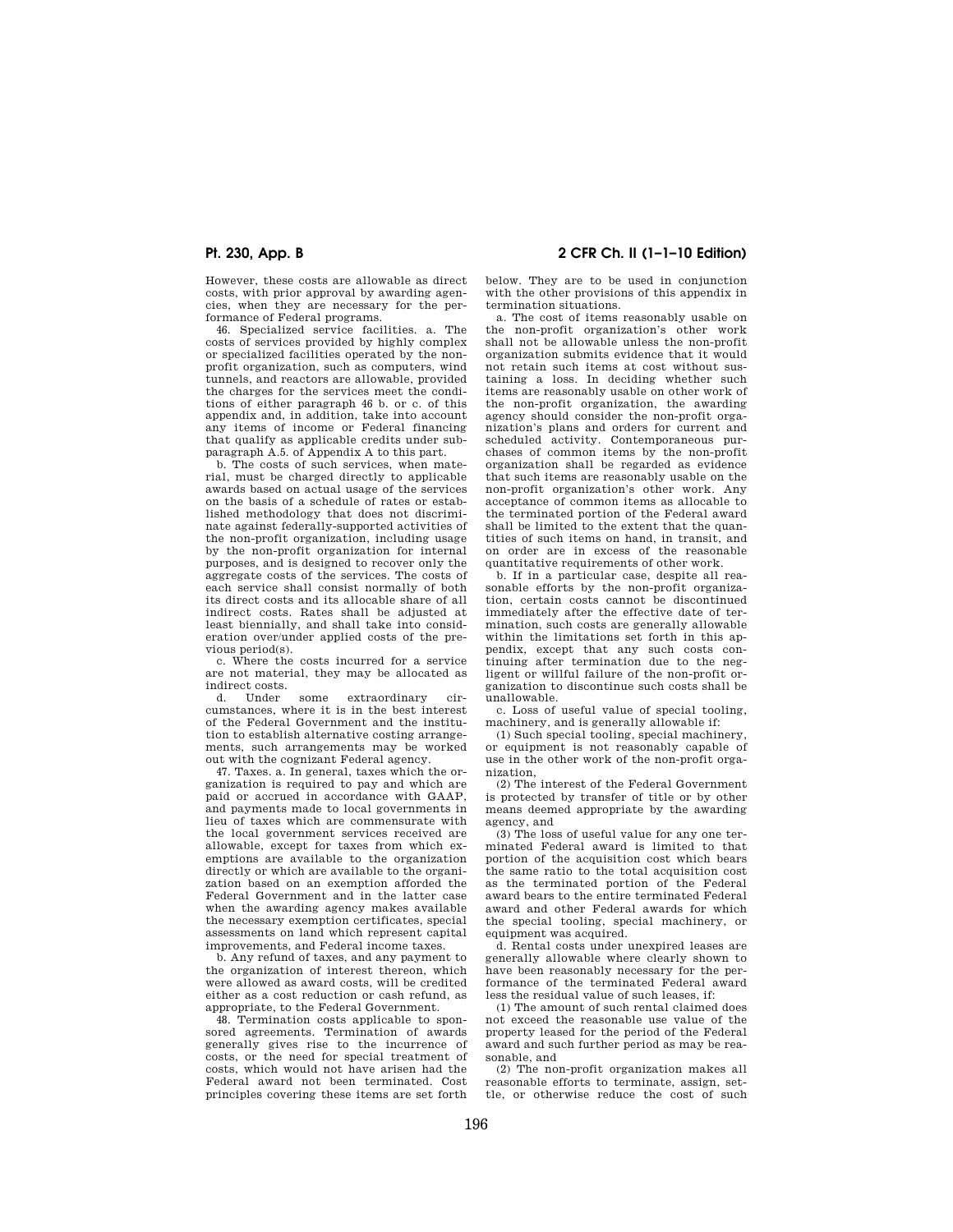lease. There also may be included the cost of alterations of such leased property, provided such alterations were necessary for the performance of the Federal award, and of reasonable restoration required by the provisions of the lease.

e. Settlement expenses including the following are generally allowable:

(1) Accounting, legal, clerical, and similar costs reasonably necessary for:

(a) The preparation and presentation to the awarding agency of settlement claims and supporting data with respect to the terminated portion of the Federal award, unless the termination is for default (see §215.61 of 2 CFR part 215 (OMB Circular A–110)); and

(b) The termination and settlement of subawards.

(2) Reasonable costs for the storage, transportation, protection, and disposition of property provided by the Federal Government or acquired or produced for the Federal award, except when grantees or contractors are reimbursed for disposals at a predetermined amount in accordance with §215.32 through 215.37 of 2 CFR part 215 (OMB Circular A–110).

(3) Indirect costs related to salaries and wages incurred as settlement expenses in subparagraphs 48.e.(1) and (2) of this appendix. Normally, such indirect costs shall be limited to fringe benefits, occupancy cost, and immediate supervision.

f. Claims under sub awards, including the allocable portion of claims which are common to the Federal award, and to other work of the non-profit organization are generally allowable.

An appropriate share of the non-profit organization's indirect expense may be allocated to the amount of settlements with subcontractors and/or subgrantees, provided that the amount allocated is otherwise consistent with the basic guidelines contained in Appendix A. The indirect expense so allocated shall exclude the same and similar costs claimed directly or indirectly as settlement expenses.

49. Training costs. a. Costs of preparation and maintenance of a program of instruction including but not limited to on-the-job, classroom, and apprenticeship training, designed to increase the vocational effectiveness of employees, including training materials, textbooks, salaries or wages of trainees (excluding overtime compensation which might arise therefrom), and (i) salaries of the director of training and staff when the training program is conducted by the organization; or (ii) tuition and fees when the training is in an institution not operated by the organization, are allowable.

b. Costs of part-time education, at an undergraduate or post-graduate college level, including that provided at the organization's own facilities, are allowable only when the course or degree pursued is relative to the field in which the employee is now working or may reasonably be expected to work, and are limited to:

(1) Training materials. (2) Textbooks.

(3) Fees charges by the educational institution.

(4) Tuition charged by the educational institution or, in lieu of tuition, instructors' salaries and the related share of indirect costs of the educational institution to the extent that the sum thereof is not in excess of the tuition which would have been paid to the participating educational institution.

(5) Salaries and related costs of instructors who are employees of the organization.

(6) Straight-time compensation of each employee for time spent attending classes during working hours not in excess of 156 hours per year and only to the extent that circumstances do not permit the operation of classes or attendance at classes after regular working hours; otherwise, such compensation is unallowable.

c. Costs of tuition, fees, training materials, and textbooks (but not subsistence, salary, or any other emoluments) in connection with full-time education, including that provided at the organization's own facilities, at a post-graduate (but not undergraduate) college level, are allowable only when the course or degree pursued is related to the field in which the employee is now working or may reasonably be expected to work, and only where the costs receive the prior approval of the awarding agency. Such costs are limited to the costs attributable to a total period not to exceed one school year for each employee so trained. In unusual cases the period may be extended.

d. Costs of attendance of up to 16 weeks per employee per year at specialized programs specifically designed to enhance the effectiveness of executives or managers or to prepare employees for such positions are allowable. Such costs include enrollment fees, training materials, textbooks and related charges, employees' salaries, subsistence, and travel. Costs allowable under this paragraph do not include those for courses that are part of a degree-oriented curriculum, which are allowable only to the extent set forth in subparagraphs b and c.

e. Maintenance expense, and normal depreciation or fair rental, on facilities owned or leased by the organization for training purposes are allowable to the extent set forth in paragraphs 11, 27, and 50 of this appendix.

f. Contributions or donations to educational or training institutions, including the donation of facilities or other properties, and scholarships or fellowships, are unallowable.

g. Training and education costs in excess of those otherwise allowable under subparagraphs 49.b and c of this appendix may be allowed with prior approval of the awarding